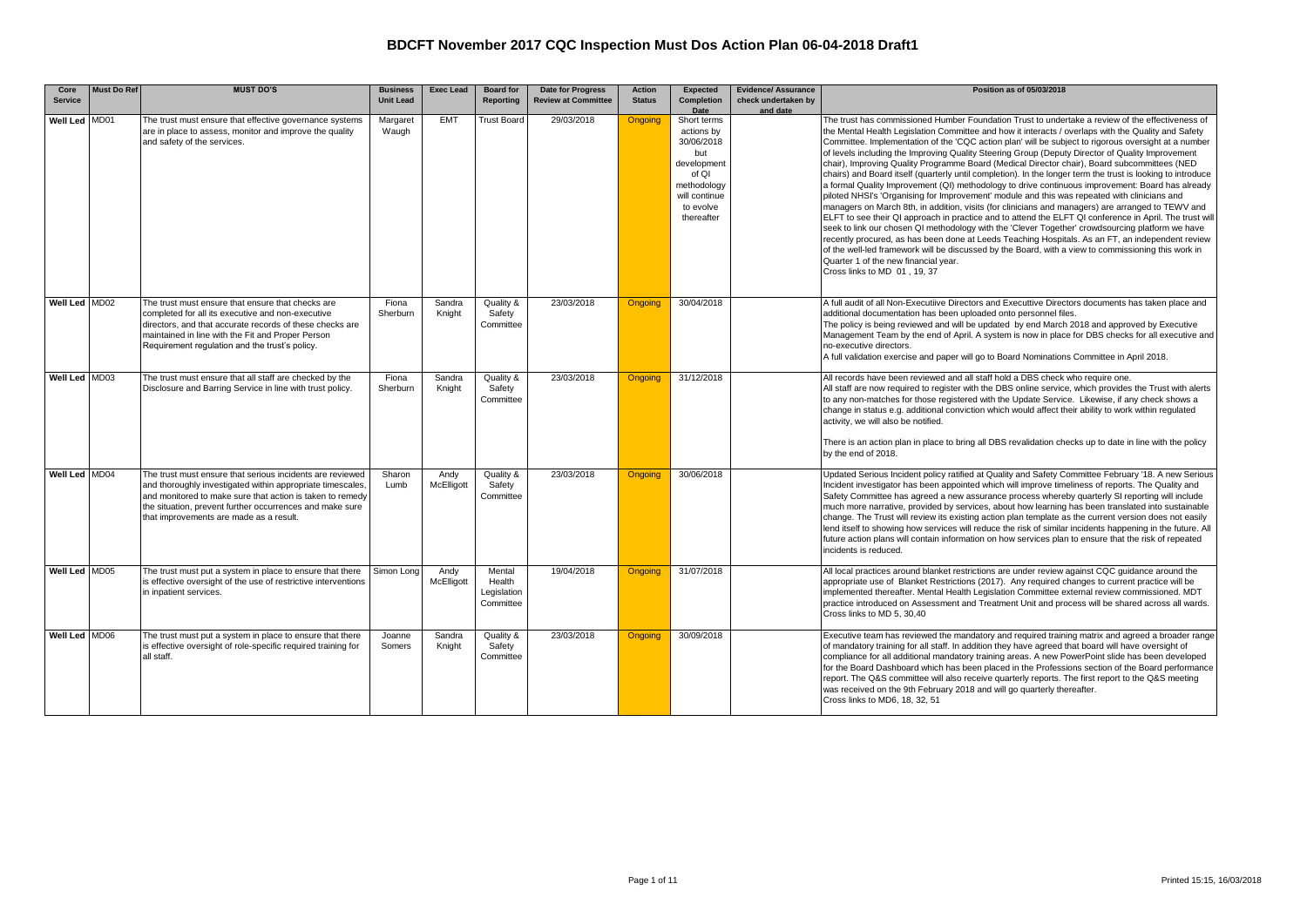| Core<br><b>Service</b> | <b>Must Do Ref</b> | <b>MUST DO'S</b>                                                                                                                                             | <b>Business</b><br><b>Unit Lead</b> | <b>Exec Lead</b>    | <b>Board for</b><br>Reporting                | <b>Date for Progress</b><br><b>Review at Committee</b> | <b>Action</b><br><b>Status</b> | Expected<br>Completion | <b>Evidence/ Assurance</b><br>check undertaken by | Position as of 05/03/2018                                                                                                                                                                                                                                                                                                                                                                                                                                                                                                                                                                                                                                                                                                                                                                                                                                                                                                                                                                                                                                                                                                                                                                                                                                                                                                                                                                                                                                                                                                                                                                                                                                                                                                                                                                                                                                              |
|------------------------|--------------------|--------------------------------------------------------------------------------------------------------------------------------------------------------------|-------------------------------------|---------------------|----------------------------------------------|--------------------------------------------------------|--------------------------------|------------------------|---------------------------------------------------|------------------------------------------------------------------------------------------------------------------------------------------------------------------------------------------------------------------------------------------------------------------------------------------------------------------------------------------------------------------------------------------------------------------------------------------------------------------------------------------------------------------------------------------------------------------------------------------------------------------------------------------------------------------------------------------------------------------------------------------------------------------------------------------------------------------------------------------------------------------------------------------------------------------------------------------------------------------------------------------------------------------------------------------------------------------------------------------------------------------------------------------------------------------------------------------------------------------------------------------------------------------------------------------------------------------------------------------------------------------------------------------------------------------------------------------------------------------------------------------------------------------------------------------------------------------------------------------------------------------------------------------------------------------------------------------------------------------------------------------------------------------------------------------------------------------------------------------------------------------------|
| <b>Well Led</b>        | MD07               | The trust must update all active policies to reflect the<br>changes to the Mental Health Act Code of Practice<br>introduced in 2015.                         | Simon Binns                         | Andy<br>McElligott  | Mental<br>Health<br>Legislation<br>Committee | 19/04/2018                                             | Ongoing                        | Date<br>30/06/2018     | and date                                          | Mental Health Act team has undertaken a review of the following policies: • Blanket locked door policy<br>* management of entry and exit policy; this policy is currently with Professions Council for approval<br>Search policy has been amended to reflect the code of practice but is due for review anyway so will<br>be submitted to Professions Council for approval once other changes have been made • Admission<br>of young person onto adult mental health ward has been amended • Provider policy on the use of<br>enhanced observations is currently being reviewed to ensure it reflects the requirements of chapter<br>11 of the code of practice and will be submitted to Professions Council for approval as soon as the<br>necessary changes are made• The Mental Health Act policy and procedures (issued 25/1/16) have<br>been updated to include reference to exceptions to certificate requirements (section 62, 64b, 64c<br>and 64e); they have been submitted to the Mental Health Legislation Forum for final comment, on 14<br>March, and after that, will be submitted to Professions Council for approval and ratification at<br>Executive Management Team.<br>Cross links to MD 7, 11, 15, 26                                                                                                                                                                                                                                                                                                                                                                                                                                                                                                                                                                                                                                              |
| Well Led MD08          |                    | The trust must review role-specific required training to<br>ensure that staff are appropriately trained in the Mental<br>Health Act and Mental Capacity Act. | Joanne<br>Somers                    | Sandra<br>Knight    | Mental<br>Health<br>Legislation<br>Committee | 23/03/2018                                             | <b>Ongoing</b>                 | 30/04/2018             |                                                   | Cleansing complete on role requirements final sign-off by Mental Health Act lead. Reports will be<br>produced from this for the Mental Health Legislation Committee meeting on the 19th April. This work<br>will also be undertaken for all required training. A review of the required/ mandatory and training<br>matrix has been completed and agreed by Executive team on 6th March 2018. Performance on<br>compliance will be monitored by the board and appropriate sub committees.<br>Cross link to MD 8, 25.                                                                                                                                                                                                                                                                                                                                                                                                                                                                                                                                                                                                                                                                                                                                                                                                                                                                                                                                                                                                                                                                                                                                                                                                                                                                                                                                                    |
| Well Led MD09          |                    | The trust must put a system in place to ensure that there<br>is effective oversight of compliance rates for staff<br>supervision.                            | Rebecca<br>Bentley                  | Debra<br>Gilderdale | Quality &<br>Safety<br>Committee             | 23/03/2018                                             | <b>Ongoing</b>                 | 30/09/2018             |                                                   | System and process redesign underway to record training, supervision and audit activity.<br>Performance reporting around same will follow, reported via Business Unit, Quality and Safety and<br>Operational performance meetings. Any subsequent underperformance to be managed locally. The<br>following actions have been completed - Connect page in place for Clinical Supervision - Clinical<br>Supervision policy revised in December 2017 in light of new compliance monitoring approach.<br>Amends made to draft following Professions Council and Executive team review.<br>E learning live for all staff at point of induction<br>Face to face workshops in place for those wishing to become supervisors or attend for a 3 year<br>update. This is delivered by service appointed Supervision Training Champions whose contacts are<br>on the Connect page and sessions delivered across the calendar year as per demand.<br>- Live register of Clinical Supervisors on Clinical Supervision Connect Page<br>Supervision database live for all staff to record their supervision activity (compliance has increased<br>from 47 entries in January to 390 to date). Meeting arranged for 29/3 with IT/Business support/HR<br>and the Nursing Development team to further develop robust reporting from this database linked to<br>live nominal role data. This will afford assurance and intelligence to Service Managers/DDs around<br>staff specific non-compliance to enable timely action planning.<br>E learning package to be developed by QHIL/Project Support Officer in Nursing Development Team<br>for launch in April to provide an overview of expectations of staff and supervisors' Supervision<br>engagement and details of how and what to log on the database. Compliance reporting will also be<br>included.<br>Cross links to MD 9,33,49 |
| Well Led MD10          |                    | The trust must ensure that there is a clear and effective<br>approach to audit within services. Audits must be used to<br>mprove quality within services.    | Simon Long                          | Debra<br>Gilderdale | Quality &<br>Safety<br>Committee             | 19/04/2018                                             | Ongoing                        | 30/06/2018             |                                                   | Current weekly ward level audit processes to be reviewed and redesigned to enhance<br>standardisation to provide assurance of a robust audit process. Following redesign an escalated<br>reporting process will be agreed to ensure reporting to Business Unit Level Q&S (Quarterly) and<br>Trustwide MHLC (bi-annually). Mental Health Legislation Committee external review commissioned<br>Quality and Safety Comiitee to undertake a deep dive into local ward audits.<br>Cross links to none                                                                                                                                                                                                                                                                                                                                                                                                                                                                                                                                                                                                                                                                                                                                                                                                                                                                                                                                                                                                                                                                                                                                                                                                                                                                                                                                                                      |
| Well Led MD11          |                    | The trust must ensure that it effectively audits the use of<br>the Mental Health Act and the Mental Capacity Act.                                            | Simon Long                          | Debra<br>Gilderdale | Mental<br>Health<br>Legislation<br>Committee | 19/04/2018                                             | <b>Ongoing</b>                 | 30/06/2018             |                                                   | Current weekly ward level audit processes are being reviewed and redesigned to enhance<br>standardisation to provide assurance of a robust audit process. Following redesign an escalated<br>reporting process will be agreed to ensure reporting to Business Unit Level, Quality and Safety<br>(Quarterly) and Trustwide Mental Health Legislation Committee (bi-annually). Mental Health<br>Legislation Committee external review commissioned. Quality and Safety Comiitee to undertake a<br>deep dive into local ward audits.<br>Cross links to MD 11, 50                                                                                                                                                                                                                                                                                                                                                                                                                                                                                                                                                                                                                                                                                                                                                                                                                                                                                                                                                                                                                                                                                                                                                                                                                                                                                                          |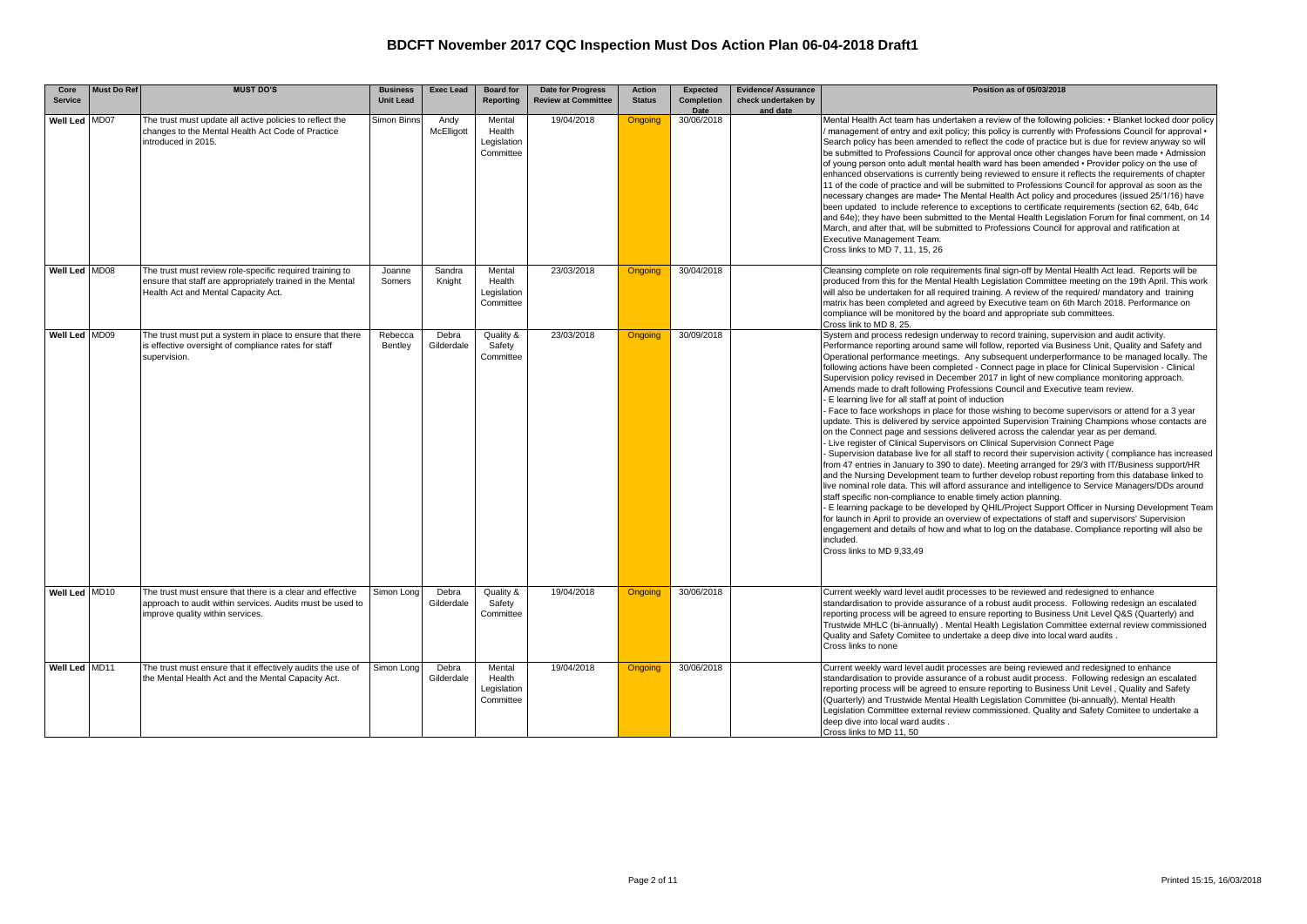| Core                                                                                                   | <b>Must Do Ref</b> | <b>MUST DO'S</b>                                                                                                                                                                                                                                  | <b>Business</b>  | <b>Exec Lead</b>    | <b>Board for</b>                             | <b>Date for Progress</b>   | <b>Action</b>  | Expected                  | <b>Evidence/ Assurance</b>                                                            | Position as of 05/03/2018                                                                                                                                                                                                                                                                                                                                                                                                                                                                                                                                                                                                                                                                                                                                                                                                                                                                                                                                                                                                                                                                                                                                                                                                                                                                                                                                                                                                                                                                                                                                                                                                                                                                                                                                                                                                                                                                                                                                                                                                                                                                                              |
|--------------------------------------------------------------------------------------------------------|--------------------|---------------------------------------------------------------------------------------------------------------------------------------------------------------------------------------------------------------------------------------------------|------------------|---------------------|----------------------------------------------|----------------------------|----------------|---------------------------|---------------------------------------------------------------------------------------|------------------------------------------------------------------------------------------------------------------------------------------------------------------------------------------------------------------------------------------------------------------------------------------------------------------------------------------------------------------------------------------------------------------------------------------------------------------------------------------------------------------------------------------------------------------------------------------------------------------------------------------------------------------------------------------------------------------------------------------------------------------------------------------------------------------------------------------------------------------------------------------------------------------------------------------------------------------------------------------------------------------------------------------------------------------------------------------------------------------------------------------------------------------------------------------------------------------------------------------------------------------------------------------------------------------------------------------------------------------------------------------------------------------------------------------------------------------------------------------------------------------------------------------------------------------------------------------------------------------------------------------------------------------------------------------------------------------------------------------------------------------------------------------------------------------------------------------------------------------------------------------------------------------------------------------------------------------------------------------------------------------------------------------------------------------------------------------------------------------------|
| <b>Service</b>                                                                                         |                    |                                                                                                                                                                                                                                                   | <b>Unit Lead</b> |                     | Reporting                                    | <b>Review at Committee</b> | <b>Status</b>  | <b>Completion</b><br>Date | check undertaken by<br>and date                                                       |                                                                                                                                                                                                                                                                                                                                                                                                                                                                                                                                                                                                                                                                                                                                                                                                                                                                                                                                                                                                                                                                                                                                                                                                                                                                                                                                                                                                                                                                                                                                                                                                                                                                                                                                                                                                                                                                                                                                                                                                                                                                                                                        |
| Acute<br>wards for<br>adults of<br>working<br>age and<br>psychiatr<br>ic<br>intensive<br>care<br>units | AD12               | The trust must ensure that there are sufficient staff<br>numbers to consistently provide all aspects of patient<br>care.                                                                                                                          | Simon Long       | Debra<br>Gilderdale | Quality &<br>Safety<br>Committee             | 23/03/2018                 | <b>Ongoing</b> | 31/08/2018                |                                                                                       | The National Quality Board (NQB) recommends that a thorough strategic clinical team establishment<br>review should be undertaken annually. The acting head of nursing has led a review across 13 ward<br>areas meeting on a face to face basis with a review team and the clinical ward team to formally<br>discuss key areas for supporting and underpinning staffing level decisions. The review team have<br>considered all data relating to team activity utilising the NQB check list RAG rating to support this<br>process and to provide assurance that the team is cross checking data using evidence based<br>quidance and presenting a rounded view of staffing requirements to support professional judgements<br>about delivering high quality safe care to patients . All wards have been reviewed, and the report on<br>completion in mid March will be presented to the Director of Nursing. This detail will also be included<br>in the Safer Staffing Report in June. Following this Deputy Director, heads of service, service<br>managers and clinical managers will further develop a workforce strategy and local plan. A weekly<br>eRoster meeting has been established and reviews whether or not adequate staffing is planned to<br>ensure safe levels of staff. The Trust Escalation plan has been shared with the whole inpatient<br>services to ensure that protocol is followed when staffing falls below required numbers in order that<br>the problem can be remedied. Staffing Incidents are monitored monthly through Safer Staffing<br>meetings and incidents actioned, this is chaired by the Director of Operations and Nursing. Safer<br>staffing is reported monthly to the Trust Board. A tracker will be developed to establish themes and<br>trends to review monthly at safer staffing steering group. This is included in the safer staffing report<br>which goes to board on a monthly basis including reporting of incidents. A six monthly report is an in-<br>depth analysis of safer staffing monitoring which is reported to the board.<br>Cross links to MD 12 .23.35 |
| Acute<br>wards for<br>adults of<br>working<br>age and<br>psychiatr<br>ic<br>intensive<br>care<br>units | <b>MD13</b>        | The trust must ensure that all patients have a care plan in Simon Long<br>place that is reviewed regularly and is produced<br>collaboratively with patients to ensure they are<br>personalised, and reflect individual choice and<br>preferences. |                  | Debra<br>Gilderdale | Mental<br>Health<br>Legislation<br>Committee | 23/03/2018                 | <b>Ongoing</b> | 31/08/2018                |                                                                                       | Service Manager, Clinical Managers and Advanced Nurse Practitioners offer clinical consultation and<br>advice regarding the development of care plans and risk assessments with ward staff. This will be at<br>least weekly taking place on each ward supporting staff in reviewing care plans and risk assessment<br>to guide learning and improve quality. Current weekly ward level audit processes to be reviewed and<br>redesigned to enhance standardisation. Outcomes of audits will be reported through Quality and<br>Safety processes to provide assurance of a robust audit process. With the onset of the new clinical<br>system (SystmOne), a new care plan has been devised identifying involvement with service users in<br>creating a collaborative care plan to complete by August 2018.<br>Cross links to MD 13, 24 34, 43, 44                                                                                                                                                                                                                                                                                                                                                                                                                                                                                                                                                                                                                                                                                                                                                                                                                                                                                                                                                                                                                                                                                                                                                                                                                                                                       |
| Acute<br>wards for<br>adults of<br>working<br>age and<br>psychiatr<br>ic<br>intensive<br>care<br>units | MD14               | The trust must ensure that all assessment of risk for<br>patients and the environment are completed fully,<br>accurately and are accessible; and action is taken to<br>mitigate risk.                                                             | Simon Long       | Debra<br>Gilderdale | Quality &<br>Safety<br>Committee             | 23/03/2018                 | Completed      | 05/03/2018                | To be reviewed and<br>signed off by<br>Executive<br>Management Team<br>on 27/03/2018. | All fire, ligature and health and safety assessments are available within a dedicated folder within<br>each ward. Ligature assessments are implemented on an annual basis, when environmental changes<br>are made or new quidance issued. . A Ligature Safety Group has been established with full Clinical,<br>Estates & Facilities involvement.<br>Cross links to MD 14, 41, 47, 48                                                                                                                                                                                                                                                                                                                                                                                                                                                                                                                                                                                                                                                                                                                                                                                                                                                                                                                                                                                                                                                                                                                                                                                                                                                                                                                                                                                                                                                                                                                                                                                                                                                                                                                                  |
| Acute<br>wards for<br>adults of<br>working<br>age and<br>psychiatr<br>ic<br>intensive<br>care<br>units | MD15               | The trust must ensure that they safeguard patients<br>against abuse and improper treatment by ensuring staff<br>know how to identify signs of abuse and how to report<br>safeguarding concerns.                                                   | Simon Long       | Debra<br>Gilderdale | Quality &<br>Safety<br>Committee             | 23/03/2018                 | Ongoing        | 30/09/2018                |                                                                                       | Training compliance rates for all wards across the units is being closely monitored, identifying and<br>managing any underperformance. All training compliance is being monitored within quality and safety<br>meetings. Access to safequarding supervision is available on a monthly basis across all hospital<br>sites from the safeguarding team. Each ward has a safeguarding champion identified.<br>Organisational safeguarding leads now receiving all incident reports that are service user to service<br>user abuse (SU-SU)<br>• Additional quide to be developed for staff to support safequarding decision making in SU-SU<br>incidents.<br>• Additional safeguarding training to be provided to all assistant and ward managers.<br>Monthly SU-SU alleged and actual incidents report to be sent to organisational safequarding leads,<br>for themes and trends oversight.<br>Assurance to be provided on a bi-monthly safequarding forum chaired by the Director of Nursing<br>and Operations who will feed back to Quality and Safety Committee.<br>• Employee relations meetings to be held monthly with safeguarding and HR to review staff<br>Cross links to MD 15, 27, 29, 38                                                                                                                                                                                                                                                                                                                                                                                                                                                                                                                                                                                                                                                                                                                                                                                                                                                                                                                       |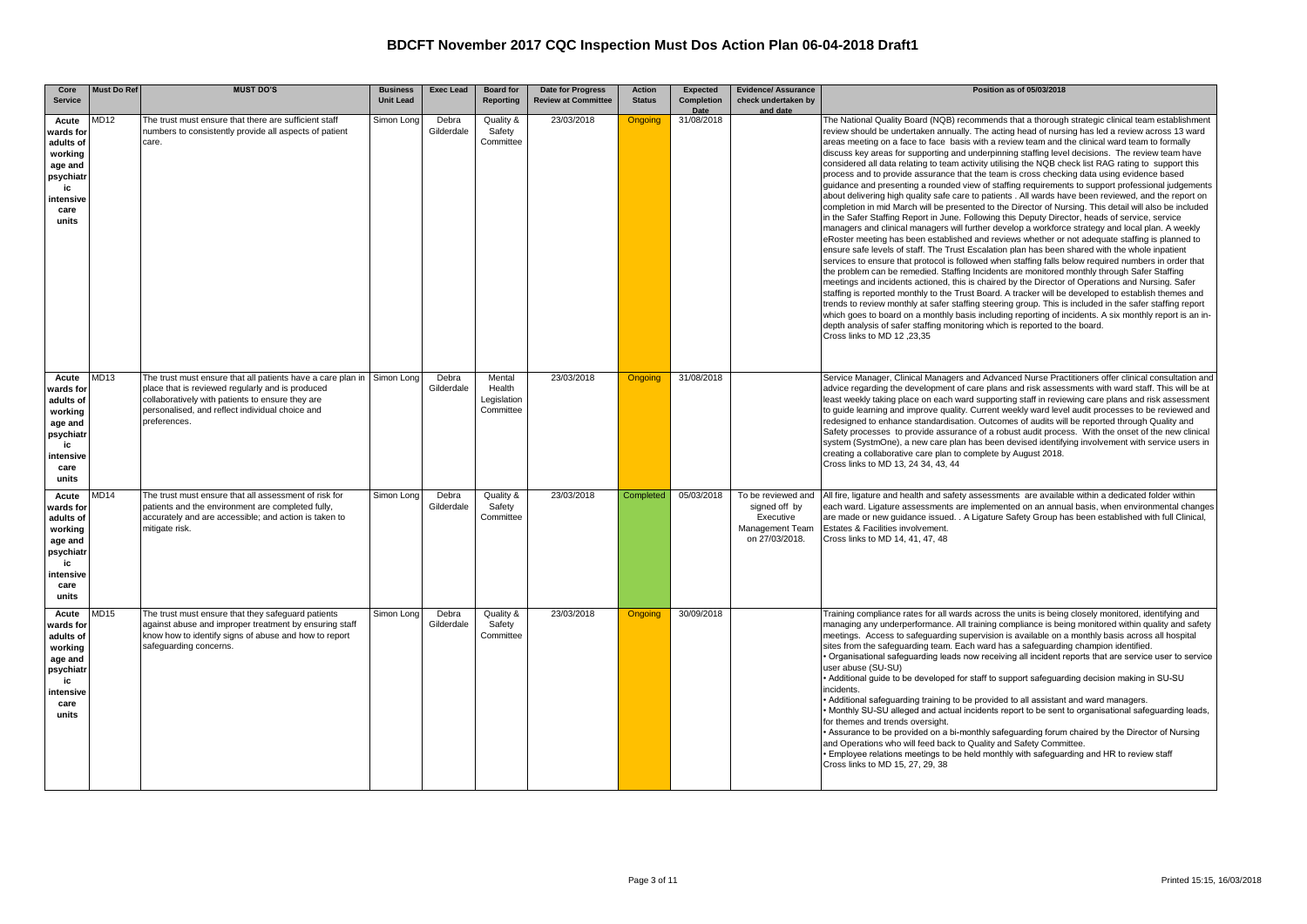| Core<br><b>Service</b>                                                                                 | <b>Must Do Ref</b> | <b>MUST DO'S</b>                                                                                                                                                                                                           | <b>Business</b><br><b>Unit Lead</b> | <b>Exec Lead</b>    | <b>Board for</b><br>Reporting                | Date for Progress<br><b>Review at Committee</b> | <b>Action</b><br><b>Status</b> | Expected<br>Completion | <b>Evidence/ Assurance</b><br>check undertaken by                                     | Position as of 05/03/2018                                                                                                                                                                                                                                                                                                                                                                                                                                                                                                                                                                                                                                                                                                                                                                                                                                                                                                                                                                                                                          |
|--------------------------------------------------------------------------------------------------------|--------------------|----------------------------------------------------------------------------------------------------------------------------------------------------------------------------------------------------------------------------|-------------------------------------|---------------------|----------------------------------------------|-------------------------------------------------|--------------------------------|------------------------|---------------------------------------------------------------------------------------|----------------------------------------------------------------------------------------------------------------------------------------------------------------------------------------------------------------------------------------------------------------------------------------------------------------------------------------------------------------------------------------------------------------------------------------------------------------------------------------------------------------------------------------------------------------------------------------------------------------------------------------------------------------------------------------------------------------------------------------------------------------------------------------------------------------------------------------------------------------------------------------------------------------------------------------------------------------------------------------------------------------------------------------------------|
|                                                                                                        | MD16               |                                                                                                                                                                                                                            |                                     |                     | Mental                                       | 23/03/2018                                      |                                | Date<br>30/06/2018     | and date                                                                              |                                                                                                                                                                                                                                                                                                                                                                                                                                                                                                                                                                                                                                                                                                                                                                                                                                                                                                                                                                                                                                                    |
| Acute<br>wards for<br>adults of<br>working<br>age and<br>psychiatr<br>ic<br>ntensive<br>care<br>units  |                    | The trust must ensure that restrictive practices, when<br>equired, should be planned, lawful, in the patient's best<br>interest, proportionate and dignified. They should be<br>individual in response to identified risk. | Simon Long                          | Andy<br>McElligott  | Health<br>Legislation<br>Committee           |                                                 | <b>Ongoing</b>                 |                        |                                                                                       | All local practices around blanket restrictions are under review against CQC guidance. Recirculate<br>CQC quidance table to all Inpatient wards relating to Blanket Restrictions for their ward areas around<br>the appropriate use of Blanket Restrictions (2017). For all patients on wards, assure that there are<br>no restrictions in place which have not been been individually risk assessed, to be completed by end<br>of June 2018<br>Cross links to MD 16, 20, 21,31, 36                                                                                                                                                                                                                                                                                                                                                                                                                                                                                                                                                                |
| Acute<br>wards for<br>adults of<br>working<br>age and<br>psychiatr<br>ic<br>intensive<br>care<br>units | AD <sub>17</sub>   | The trust must ensure that systems are in place and<br>operating effectively to ensure required training and<br>supervision is completed, and that audits are effective to<br>ensure patients are safe.                    | Simon Long                          | Debra<br>Gilderdale | Quality &<br>Safety<br>Committee             | 23/03/2018                                      | <b>Ongoing</b>                 | 30/09/2018             |                                                                                       | System and process redesign underway to record training, supervision and audit activity.<br>Performance reporting around same will follow, reported via Business Unit, Quality and Safety and<br>Operational performance meetings. Any subsequent underperformance to be managed locally.<br>Cross links to MD 17,28,46, 50                                                                                                                                                                                                                                                                                                                                                                                                                                                                                                                                                                                                                                                                                                                        |
| Acute<br>wards for<br>adults of<br>working<br>age and<br>psychiatr<br>ic<br>intensive<br>care<br>units | <b>MD18</b>        | The trust must ensure that all staff on all wards have<br>received up to date required training, as determined by<br>the trust.                                                                                            | Simon Long                          | Sandra<br>Knight    | Quality &<br>Safety<br>Committee             | 23/03/2018                                      | <b>Ongoing</b>                 | 30/09/2018             |                                                                                       | Current work underway to update all staff profiles around required training. Current work underway to<br>produce performance reports around same. Performance will be monitored & managed on an<br>ongoing basis via Operational meetings, Senior Management Team and Business Unit Performance<br>Meetings chaired by the Chief Executive Officer<br>Cross links to MD 6, 18, 32, 51                                                                                                                                                                                                                                                                                                                                                                                                                                                                                                                                                                                                                                                              |
| Acute<br>wards for<br>adults of<br>working<br>age and<br>psychiatr<br>ic<br>intensive<br>care<br>units | <b>MD19</b>        | The trust must ensure that systems and processes are<br>effective to monitor, assess and improve the quality and<br>safety of the services.                                                                                | Simon Long                          | Andy<br>McElligott  | Quality &<br>Safety<br>Committee             | 23/03/2018                                      | Ongoing                        | 30/06/2018             |                                                                                       | Review initiated within the business unit how quality and safety is monitored, assessed and<br>communicated across all levels. This includes, meeting structures, agendas, use of existing reports<br>and data. Current weekly ward level audit processes are being reviewed and redesigned to enhance<br>standardisation to provide assurance of a robust audit process these will be discussed at quality and<br>safety meetings and reported to the Quality and Safety business unit meeting. All quality and safety<br>issues that are discussed in ward meetings and safety huddles are escalated through the service<br>quality and safety meeting. All chairs of the quality and safety meetings within the business unit attend<br>and report to the business unit quality and safety report. If these issues are unable to be resolved<br>locally these will be identified within the risk register, Business Unit Performance Meetings and<br>Quality and Safety Committee. To be completed by June 2018.<br>Cross links to MD 1, 19, 37 |
| Acute<br>wards for<br>adults of<br>working<br>age and<br>psychiatr<br>ic<br>ntensive<br>care<br>units  | <b>MD20</b>        | The trust must ensure that staff consistently monitor and<br>record patient care during periods of seclusion and<br>following rapid tranquilisation.                                                                       | Simon Long                          | Andy<br>McElligott  | Mental<br>Health<br>Legislation<br>Committee | 19/04/2018                                      | <b>Ongoing</b>                 | 31/10/2018             |                                                                                       | A process is in place to ensure that staff consistently monitor and record patient care during periods<br>of seclusion. A programme of education, support around use of seclusion and rapid tranquilisation<br>and policy and practice relating to this, is being developed and will be rolled out by October 2018.<br>This will ensure all teams have consistent understanding of policy and procedures. Both rapid<br>tranquilisation and seclusion data is reported through the local quality and safety meetings and quality<br>and safety business unit meetings.<br>Cross links to MD 16, 20, 21, 31, 36                                                                                                                                                                                                                                                                                                                                                                                                                                     |
| Acute<br>wards for<br>adults of<br>working<br>age and<br>psychiatr<br>ic<br>ntensive<br>care<br>units  | AD21               | The trust must ensure that staff record whether a debrief<br>was provided to patients following an incident or restrictive<br>intervention such as restraint.                                                              | Simon Long                          | Andy<br>McElligott  | Mental<br>Health<br>Legislation<br>Committee | 19/04/2018                                      | Completed                      | 05/03/2018             | To be reviewed and<br>signed off by<br>Executive<br>Management Team<br>on 27/03/2018. | All staff have been reminded that debriefs with patients must occur and that the details are recorded<br>within the progress notes. All managers of incident forms will document that a debrief has either<br>occurred or is planned and any reasons as to why a debrief has not occurred.<br>Cross links to MD 16, 20, 21, 31, 36                                                                                                                                                                                                                                                                                                                                                                                                                                                                                                                                                                                                                                                                                                                 |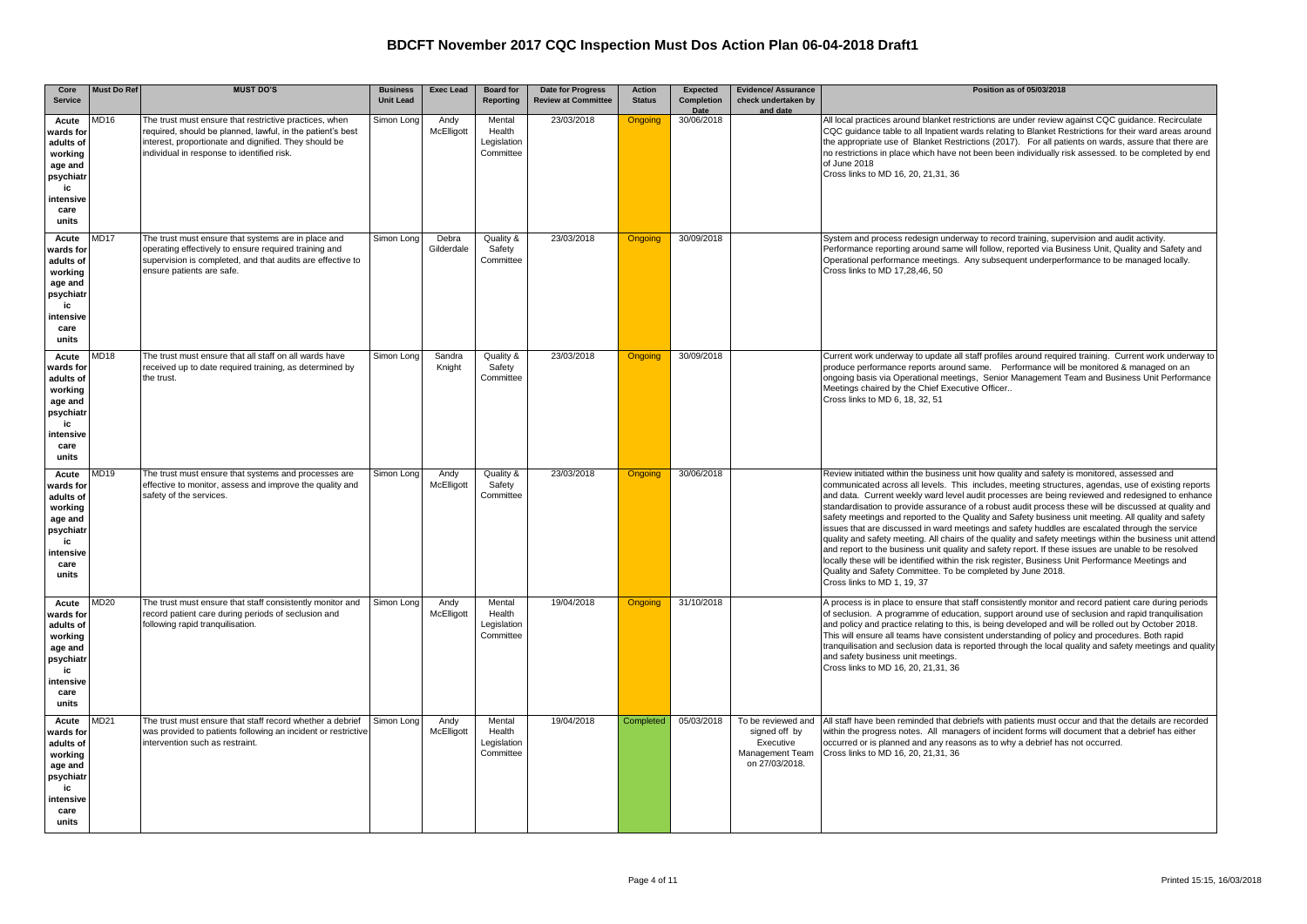| Core<br><b>Service</b>                                                                                    | <b>Must Do Ref</b> | <b>MUST DO'S</b>                                                                                                                                                                                   | <b>Business</b><br><b>Unit Lead</b> | <b>Exec Lead</b>    | <b>Board for</b><br><b>Reporting</b>         | <b>Date for Progress</b><br><b>Review at Committee</b> | <b>Action</b><br><b>Status</b> | <b>Expected</b><br>Completion<br>Date | <b>Evidence/ Assurance</b><br>check undertaken by<br>and date | Position as of 05/03/2018                                                                                                                                                                                                                                                                                                                                                                                                                                                                                                                                                                                                                                                                                                                                                                                                                                                                                                                                                                                                                                                                                                                                                                                                                                                                                                                                                                                                                                                                                                                                                                                                                                                                                                                                                                                                                                                                                                                                                                                                                                                                                              |
|-----------------------------------------------------------------------------------------------------------|--------------------|----------------------------------------------------------------------------------------------------------------------------------------------------------------------------------------------------|-------------------------------------|---------------------|----------------------------------------------|--------------------------------------------------------|--------------------------------|---------------------------------------|---------------------------------------------------------------|------------------------------------------------------------------------------------------------------------------------------------------------------------------------------------------------------------------------------------------------------------------------------------------------------------------------------------------------------------------------------------------------------------------------------------------------------------------------------------------------------------------------------------------------------------------------------------------------------------------------------------------------------------------------------------------------------------------------------------------------------------------------------------------------------------------------------------------------------------------------------------------------------------------------------------------------------------------------------------------------------------------------------------------------------------------------------------------------------------------------------------------------------------------------------------------------------------------------------------------------------------------------------------------------------------------------------------------------------------------------------------------------------------------------------------------------------------------------------------------------------------------------------------------------------------------------------------------------------------------------------------------------------------------------------------------------------------------------------------------------------------------------------------------------------------------------------------------------------------------------------------------------------------------------------------------------------------------------------------------------------------------------------------------------------------------------------------------------------------------------|
| Acute<br>wards for<br>adults of<br>working<br>age and<br>psychiatr<br>ic<br>intensive<br>care<br>units    | AD22               | The trust must ensure that staff recognise and discuss<br>when an incident may meet the trust threshold for duty of<br>candour, and apply the duty of regulation as required by<br>the regulation. | Simon Long                          | Andy<br>McElligott  | Quality &<br>Safety<br>Committee             | 19/04/2018                                             | Ongoing                        | 31/05/2018                            |                                                               | Duty of candour will be included in safequarding training and also at trust induction. Central quidance<br>to be issued. Services to be asked to review all incidents of moderate harm or above with specific<br>question as to whether or not they meet the trust threshold for duty o candour. Ensure staff are<br>supported when involved in duty of candour incidents. On Connect there are slides which will be<br>shared with staff and included in service manager blog. This will be included on staff notice boards<br>Cross links to MD 22, 39                                                                                                                                                                                                                                                                                                                                                                                                                                                                                                                                                                                                                                                                                                                                                                                                                                                                                                                                                                                                                                                                                                                                                                                                                                                                                                                                                                                                                                                                                                                                                               |
| Long<br>stay or<br>rehabilita<br>tion<br>mental<br>health<br>wards for<br>working<br>age<br>adults        | MD23               | The trust must ensure that there are sufficient staff<br>deployed to meet the minimum safe staffing levels.                                                                                        | Allison<br>Bingham                  | Debra<br>Gilderdale | Quality &<br>Safety<br>Committee             | 23/03/2018                                             | <b>Ongoing</b>                 | 31/08/2018                            |                                                               | The National Quality Board (NQB) recommends that a thorough strategic clinical team establishment<br>review should be undertaken annually. The acting head of nursing has led a review across 13 ward<br>areas meeting on a face to face basis with a review team and the clinical ward team to formally<br>discuss key areas for supporting and underpinning staffing level decisions. The review team have<br>considered all data relating to team activity utilising the NQB check list RAG rating to support this<br>process and to provide assurance that the team is cross checking data using evidence based<br>guidance and presenting a rounded view of staffing requirements to support professional judgements<br>about delivering high quality safe care to patients . All wards have been reviewed, and the report on<br>completion in mid March will be presented to the Director of Nursing. This detail will also be included<br>in the Safer Staffing Report in June. Following this Deputy Director, heads of service, service<br>managers and clinical managers will further develop a workforce strategy and local plan. A weekly<br>eRoster meeting has been established and reviews whether or not adequate staffing is planned to<br>ensure safe levels of staff. The Trust Escalation plan has been shared with the whole inpatient<br>services to ensure that protocol is followed when staffing falls below required numbers in order that<br>the problem can be remedied. Staffing Incidents are monitored monthly through Safer Staffing<br>meetings and incidents actioned, this is chaired by the Director of Operations and Nursing. Safer<br>staffing is reported monthly to the Trust Board. A tracker will be developed to establish themes and<br>trends to review monthly at safer staffing steering group. This is included in the safer staffing report<br>which goes to board on a monthly basis including reporting of incidents. A six monthly report is an in-<br>depth analysis of safer staffing monitoring which is reported to the board.<br>Cross links to MD 12 .23.35 |
| Long<br>stay or<br><b>rehabilita</b><br>tion<br>mental<br>health<br>wards for<br>working<br>age<br>adults | MD24               | The trust must ensure that staff assess and design care<br>plans in collaboration with patients and ensure these meet<br>patients' assessed needs.                                                 | Allison<br>Bingham                  | Debra<br>Gilderdale | Quality &<br>Safety<br>Committee             | 23/03/2018                                             | Ongoing                        | 31/08/2018                            |                                                               | Ward Managers offer quidance regarding the ongoing development of care plans and risk<br>assessments with ward staff. This will be at least weekly taking place on each ward supporting staff in<br>reviewing care plans and risk assessment to guide learning and improve quality. Random audits will<br>be undertaken. Outcomes of audits will be reported through Quality and Safety processes to provide<br>assurance. With the onset of the new clinical system, a new care plan has been devised identifying<br>involvement with service users in creating a collaborative care plan.<br>Cross links to MD 13, 24 34, 43, 44                                                                                                                                                                                                                                                                                                                                                                                                                                                                                                                                                                                                                                                                                                                                                                                                                                                                                                                                                                                                                                                                                                                                                                                                                                                                                                                                                                                                                                                                                     |
| Long<br>stay or<br>rehabilita<br>tion<br>mental<br>health<br>wards for<br>working<br>age<br>adults        | MD25               | The trust must ensure that staff receive training in the<br>Mental Health Act and the Mental Capacity Act.                                                                                         | Allison<br>Bingham                  | Andy<br>McElligott  | Mental<br>Health<br>Legislation<br>Committee | 23/03/2018                                             | <b>Ongoing</b>                 | 30/04/2018                            |                                                               | Cleansing complete on role requirements final sign-off by Mental Health Act lead. Reports will be<br>produced from this for the Mental Health Legislation Committee meeting on the 19th April. This work<br>will also be undertaken for all required training. A review of the required/ mandatory and training<br>matrix has been completed and agreed by the executive team on 6th March 2018. Performance on<br>compliance will be monitored by the board and appropriate sub committees.<br>Cross links to MD 8.25                                                                                                                                                                                                                                                                                                                                                                                                                                                                                                                                                                                                                                                                                                                                                                                                                                                                                                                                                                                                                                                                                                                                                                                                                                                                                                                                                                                                                                                                                                                                                                                                 |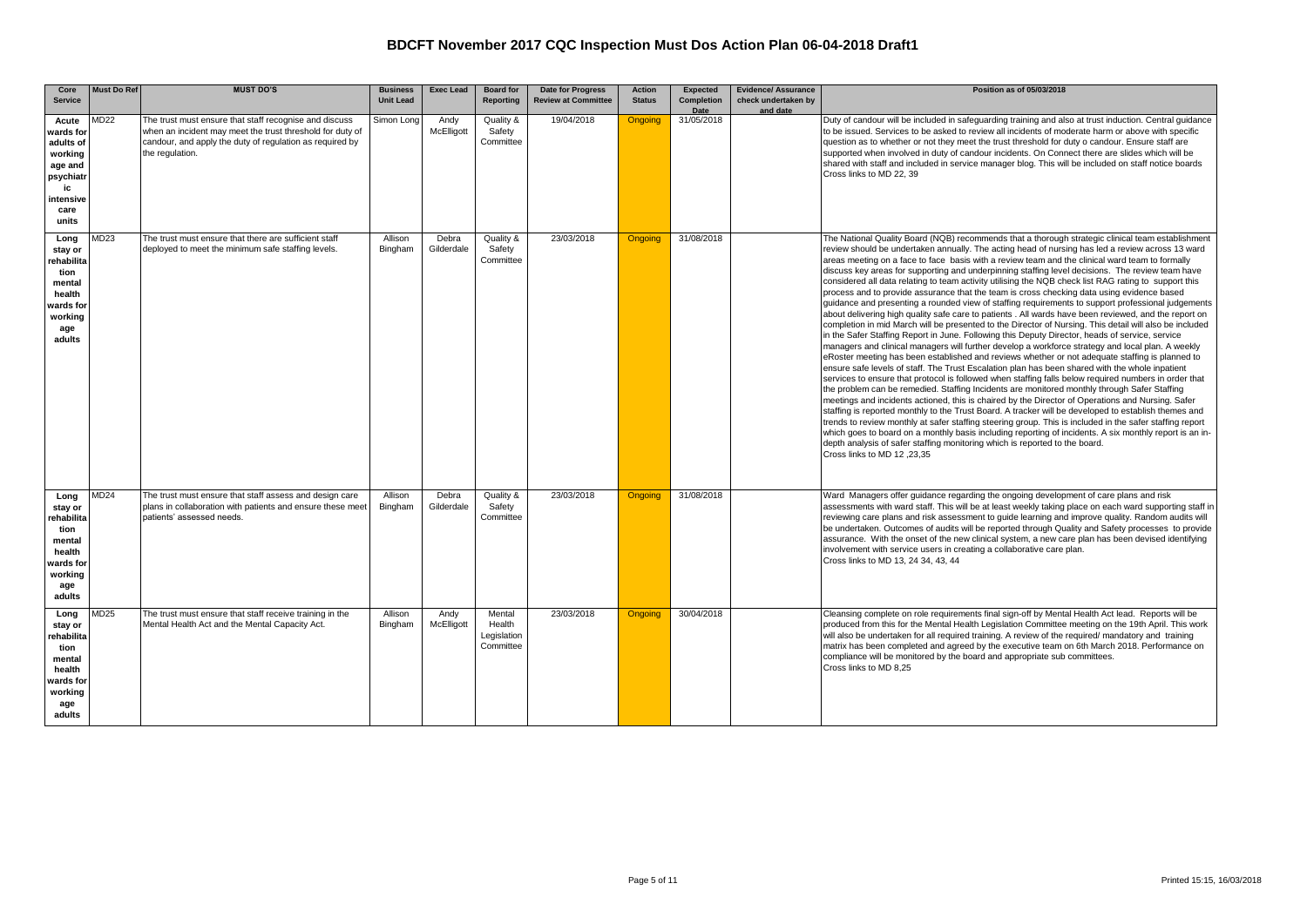| Core                                                                                              | <b>Must Do Ref</b> | <b>MUST DO'S</b>                                                                                                                                                                                                     | <b>Business</b>                    | <b>Exec Lead</b>    | <b>Board for</b>                             | <b>Date for Progress</b>   | <b>Action</b>  | Expected           | <b>Evidence/ Assurance</b>                                                            | Position as of 05/03/2018                                                                                                                                                                                                                                                                                                                                                                                                                                                                                                                                                                                                                                                                                                                                                                                                                                                                                                                                                                                                                                                                                                                                                                                                                                                                                                                                                                                                                                                                                                                                                                                                                                                                                                                                                                                                                                                                                                                  |
|---------------------------------------------------------------------------------------------------|--------------------|----------------------------------------------------------------------------------------------------------------------------------------------------------------------------------------------------------------------|------------------------------------|---------------------|----------------------------------------------|----------------------------|----------------|--------------------|---------------------------------------------------------------------------------------|--------------------------------------------------------------------------------------------------------------------------------------------------------------------------------------------------------------------------------------------------------------------------------------------------------------------------------------------------------------------------------------------------------------------------------------------------------------------------------------------------------------------------------------------------------------------------------------------------------------------------------------------------------------------------------------------------------------------------------------------------------------------------------------------------------------------------------------------------------------------------------------------------------------------------------------------------------------------------------------------------------------------------------------------------------------------------------------------------------------------------------------------------------------------------------------------------------------------------------------------------------------------------------------------------------------------------------------------------------------------------------------------------------------------------------------------------------------------------------------------------------------------------------------------------------------------------------------------------------------------------------------------------------------------------------------------------------------------------------------------------------------------------------------------------------------------------------------------------------------------------------------------------------------------------------------------|
| <b>Service</b>                                                                                    |                    |                                                                                                                                                                                                                      | <b>Unit Lead</b>                   |                     | Reporting                                    | <b>Review at Committee</b> | <b>Status</b>  | Completion<br>Date | check undertaken by<br>and date                                                       |                                                                                                                                                                                                                                                                                                                                                                                                                                                                                                                                                                                                                                                                                                                                                                                                                                                                                                                                                                                                                                                                                                                                                                                                                                                                                                                                                                                                                                                                                                                                                                                                                                                                                                                                                                                                                                                                                                                                            |
| Long<br>stay or<br>ehabilita<br>tion<br>mental<br>health<br>wards foı<br>working<br>age<br>adults | AD <sub>26</sub>   | The trust must ensure that staff inform the relevant<br>patients for their rights under section 132 of the Mental<br>Health Act at regular intervals.                                                                | Allison<br>Bingham                 | Andy<br>McElligott  | Mental<br>Health<br>Legislation<br>Committee | 19/04/2018                 | Ongoing        | 30/09/2018         |                                                                                       | The importance of reading rights has been reinforced to all staff and the Mental Health Act advisor<br>will issue a reminder to all nursing staff regarding procedures of Section 132 rights by end of April<br>2018.<br>We have identified a clinical system issue with the recording of the receiving of rights and are<br>resolving this as part of the new clinical system implementation in May 2018<br>Cross links to MD 11, 26                                                                                                                                                                                                                                                                                                                                                                                                                                                                                                                                                                                                                                                                                                                                                                                                                                                                                                                                                                                                                                                                                                                                                                                                                                                                                                                                                                                                                                                                                                      |
| <b>Nards for MD27</b><br>older<br>people<br>with<br>mental<br>health<br>problems                  |                    | The trust must ensure safeguarding processes are in<br>place to demonstrate that safeguarding is considered as<br>part of the incident recording process and that<br>safeguarding alerts are raised where necessary. | Allison<br>Bingham /<br>Simon Long | Debra<br>Gilderdale | Quality &<br>Safety<br>Committee             | 23/03/2018                 | <b>Ongoing</b> | 30/09/2018         |                                                                                       | Training compliance rates for all wards across the units is being monitored, identifying and managing<br>any underperformance. All training compliance is being monitored within quality and safety meetings.<br>Access to safequarding supervision is available on a monthly basis across all hospital sites from the<br>safeguarding team. Each ward has a safeguarding champion identified.<br>Organisational safeguarding leads now receiving all incident reports that are service user to service •<br>user abuse (SU-SU)<br>Additional quide to be developed for staff to support safequarding decision making in SU-SU<br>incidents.<br>Additional safeguarding training to be provided to all assistant and ward managers.<br>. Monthly SU-SU alleged and actual incidents report to be sent to organisational safeguarding leads,<br>for themes and trends oversight.<br>Assurance to be provided on a bi-monthly safeguarding forum chaired by the Director of Nursing<br>and Operations who will feed back to Quality and Safety Committtee.<br>• Employee relations meetings to be held monthly with safequarding and HR to review staff<br>Cross links to MD 15, 27, 29, 38                                                                                                                                                                                                                                                                                                                                                                                                                                                                                                                                                                                                                                                                                                                                                  |
| Wards for MD28<br>older<br>people<br>with<br>mental<br>health<br>problems                         |                    | The trust must ensure that systems are in place and<br>operating effectively to ensure required training and<br>supervision is completed, and that audits are effective to<br>ensure patients are safe.              | Allison<br>Bingham /<br>Simon Long | Debra<br>Gilderdale | Quality &<br>Safety<br>Committee             | 23/03/2018                 | <b>Ongoing</b> | 30/09/2018         |                                                                                       | System and process redesign underway to record training, supervision and audit activity.<br>Performance reporting around same will follow, reported via Business Unit, Quality and Safety and<br>Operational performance meetings. Any subsequent underperformance to be managed locally. The<br>following actions have been completed - Connect page in place for Clinical Supervision - Clinical<br>Supervision policy revised in December 2017 in light of new compliance monitoring approach.<br>Amends made to draft following Professional Council and Executive team review - awaiting upload to<br>Clinical Policy section of Connect.<br>- E learning live for all staff at point of induction<br>- Face to face workshops in place for those wishing to become supervisors or attend for a 3 year<br>update. This is delivered by service appointed Supervision training Champions whose contacts are<br>on the Connect page and sessions delivered across the calendar year as per demand.<br>- Live register of Clinical Supervisors on Clinical Supervision Connect Page<br>Supervision database live for all staff to record their supervision activity (compliance has increased<br>from 47 entries in January to 390 to date). Meeting arranged for 29/3 with IT/Business support/HR<br>and the Nursing Development team to further develop robust reporting from this database linked to<br>live nominal role data. This will afford assurance and intelligence to Service Managers/DDs around<br>staff specific non-compliance to enable timely action planning.<br>E learning package to be developed by QHIL/Project Support Officer in Nursing Development Team<br>for launch in April to provide an overview of expectations of staff and supervisors Supervision<br>engagement and details of how and what to log on the database. Compliance reporting will also be<br>included.<br>Cross links to MD 17,28,46, 50 |
| Wards for MD29<br>older<br>people<br>with<br>mental<br>health<br>oroblems                         |                    | The trust must ensure staff maintain professional<br>boundaries so that patients are not at risk of abuse.                                                                                                           | Allison<br>Bingham /<br>Simon Long | Debra<br>Gilderdale | Quality &<br>Safety<br>Committee             | 23/03/2018                 | Completed      | 05/03/2018         | To be reviewed and<br>signed off by<br>Executive<br>Management Team<br>on 27/03/2018. | The Individual member of staff received feedback from the Service Manager regarding professional<br>boundaries and learning was discussed within the setting.<br>Cross links to MD 15, 27, 29, 38                                                                                                                                                                                                                                                                                                                                                                                                                                                                                                                                                                                                                                                                                                                                                                                                                                                                                                                                                                                                                                                                                                                                                                                                                                                                                                                                                                                                                                                                                                                                                                                                                                                                                                                                          |
| Wards for MD30<br>older<br>people<br>with<br>mental<br>health<br>problems                         |                    | The trust must ensure patient and room searches are<br>based on risk and do not form a blanket restriction.                                                                                                          | Allison<br>Bingham /<br>Simon Long | Andy<br>McElligott  | Mental<br>Health<br>Legislation<br>Committee | 19/04/2018                 | Ongoing        | 30/06/2018         |                                                                                       | All local practices around blanket restrictions are under review against CQC guidance around the<br>appropriate use of Blanket Restrictions (2017). Any required changes to current practice will be<br>implemented thereafter. The search policy is currently being reviewed and will be amended to ensure<br>that room searches can only be carried out as part of a legitimate search and not a blanket restriction<br>Cross links to MD 30,40                                                                                                                                                                                                                                                                                                                                                                                                                                                                                                                                                                                                                                                                                                                                                                                                                                                                                                                                                                                                                                                                                                                                                                                                                                                                                                                                                                                                                                                                                          |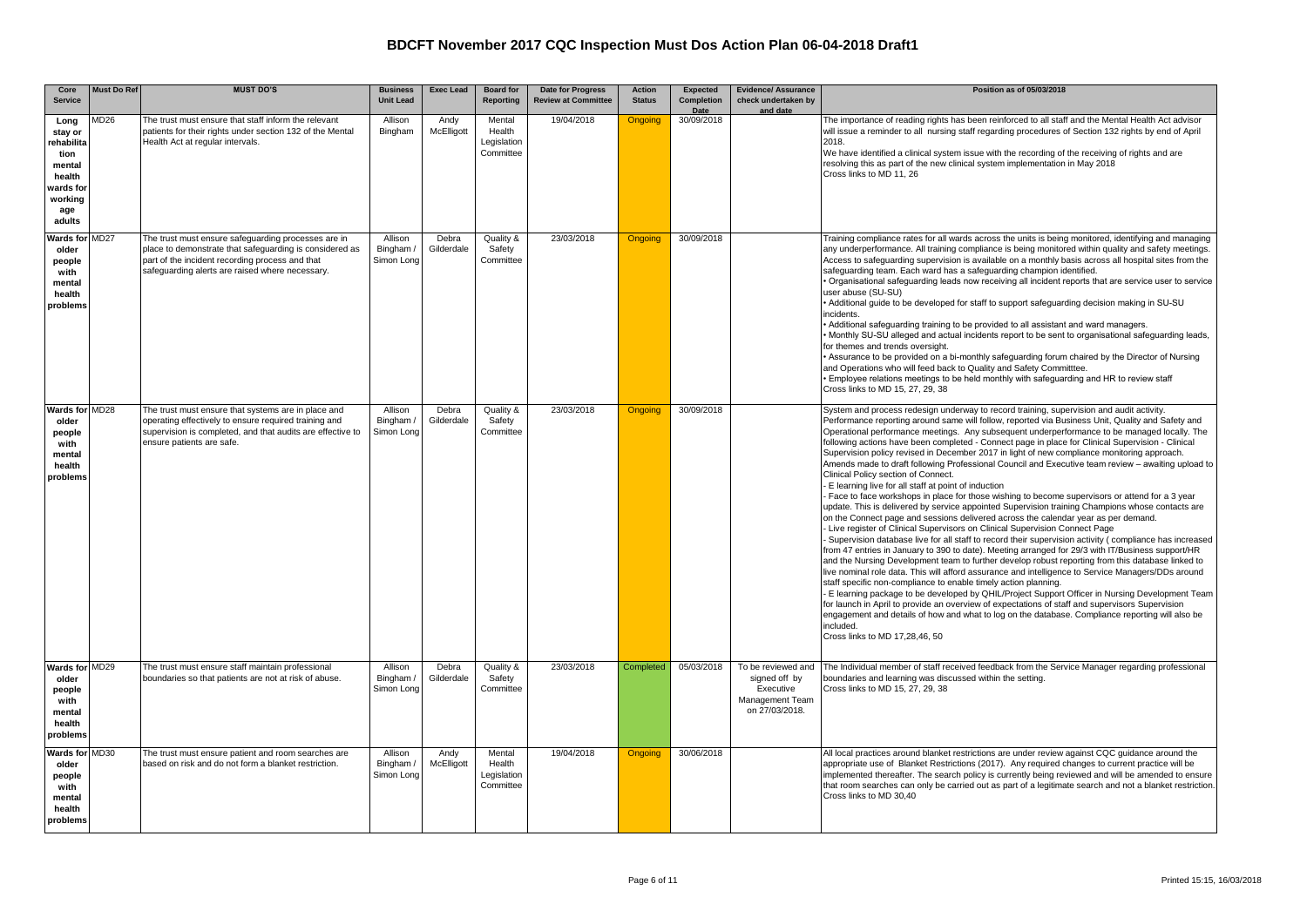| Core                                                                      | <b>Must Do Ref</b> | <b>MUST DO'S</b>                                                                                                                                                                                                                                                                    | <b>Business</b>                    | <b>Exec Lead</b>    | <b>Board</b> for                             | Date for Progress          | <b>Action</b>  | <b>Expected</b>           | <b>Evidence/ Assurance</b>      | Position as of 05/03/2018                                                                                                                                                                                                                                                                                                                                                                                                                                                                                                                                                                                                                                                                                                                                                                                                                                                                                                                                                                                                                                                                                                                                                                                                                                                                                                                                                                                                                                                                                                                                                                                                                                                                                                                                                                                                                                                      |
|---------------------------------------------------------------------------|--------------------|-------------------------------------------------------------------------------------------------------------------------------------------------------------------------------------------------------------------------------------------------------------------------------------|------------------------------------|---------------------|----------------------------------------------|----------------------------|----------------|---------------------------|---------------------------------|--------------------------------------------------------------------------------------------------------------------------------------------------------------------------------------------------------------------------------------------------------------------------------------------------------------------------------------------------------------------------------------------------------------------------------------------------------------------------------------------------------------------------------------------------------------------------------------------------------------------------------------------------------------------------------------------------------------------------------------------------------------------------------------------------------------------------------------------------------------------------------------------------------------------------------------------------------------------------------------------------------------------------------------------------------------------------------------------------------------------------------------------------------------------------------------------------------------------------------------------------------------------------------------------------------------------------------------------------------------------------------------------------------------------------------------------------------------------------------------------------------------------------------------------------------------------------------------------------------------------------------------------------------------------------------------------------------------------------------------------------------------------------------------------------------------------------------------------------------------------------------|
| <b>Service</b>                                                            |                    |                                                                                                                                                                                                                                                                                     | <b>Unit Lead</b>                   |                     | <b>Reporting</b>                             | <b>Review at Committee</b> | <b>Status</b>  | <b>Completion</b><br>Date | check undertaken by<br>and date |                                                                                                                                                                                                                                                                                                                                                                                                                                                                                                                                                                                                                                                                                                                                                                                                                                                                                                                                                                                                                                                                                                                                                                                                                                                                                                                                                                                                                                                                                                                                                                                                                                                                                                                                                                                                                                                                                |
| Wards for MD31<br>older<br>people<br>with<br>mental<br>health<br>problems |                    | The trust must ensure records of incidents involving<br>restraint are detailed and any instances, which may qualify<br>as seclusion, receive protections outlined in the Mental<br>Health Act Code of Practice.                                                                     | Allison<br>Bingham /<br>Simon Long | Andy<br>McElligott  | Mental<br>Health<br>Legislation<br>Committee | 23/03/2018                 | Ongoing        | 30/04/2018                |                                 | A review of recording of incidents of restraint, identifying any deficits in the recording process.<br>Redesign recording process in response to findings. This will be included within the restraint log and<br>be explicit recording will take place. To be completed end of April 2018.<br>Cross links to MD 16, 20, 21,31, 36                                                                                                                                                                                                                                                                                                                                                                                                                                                                                                                                                                                                                                                                                                                                                                                                                                                                                                                                                                                                                                                                                                                                                                                                                                                                                                                                                                                                                                                                                                                                              |
| Wards for MD32<br>older<br>people<br>with<br>mental<br>health<br>problems |                    | The trust must ensure staff receive the training they<br>require to enable them to carry out their duties.                                                                                                                                                                          | Allison<br>Bingham /<br>Simon Long | Sandra<br>Knight    | Quality &<br>Safety<br>Committee             | 23/03/2018                 | <b>Ongoing</b> | 31/10/2018                |                                 | Executive team has reviewed the mandatory and required training matrix and agreed a broader range<br>of mandatory training for all staff. In addition the team has agreed that board will have oversight of<br>compliance for all additional mandatory training areas. A new PowerPoint point slide has been<br>developed for the Board Dashboard which has been placed in the Professions section of the Board<br>performance report. The Quality and Safety Committee will also receive quarterly reports. The first<br>report to the Quality and Safety Committee was received on the 9th February 2018 and will go<br>quarterly thereafter.<br>Cross link to MD 6, 18, 32, 51                                                                                                                                                                                                                                                                                                                                                                                                                                                                                                                                                                                                                                                                                                                                                                                                                                                                                                                                                                                                                                                                                                                                                                                              |
| Wards for MD33<br>older<br>people<br>with<br>mental<br>health<br>problems |                    | The trust must ensure staff receive regular clinical and<br>management supervision and a record of the supervision<br>is maintained.                                                                                                                                                | Allison<br>Bingham /<br>Simon Lond | Debra<br>Gilderdale | Quality &<br>Safety<br>Committee             | 23/03/2018                 | <b>Ongoing</b> | 30/09/2018                |                                 | System and process redesign underway to record training, supervision and audit activity.<br>Performance reporting around same will follow, reported via Business Unit, Quality and Safety and<br>Operational performance meetings. Any subsequent underperformance to be managed locally. The<br>following actions have been completed - Connect page in place for Clinical Supervision - Clinical<br>Supervision policy revised in December 2017 in light of new compliance monitoring approach.<br>Amends made to draft following Professions Council and Executive team review.<br>- E learning live for all staff at point of induction<br>- Face to face workshops in place for those wishing to become supervisors or attend for a 3 year<br>update. This is delivered by service appointed Supervision Training Champions whose contacts are<br>on the Connect page and sessions delivered across the calendar year as per demand.<br>- Live register of Clinical Supervisors on Clinical Supervision Connect Page<br>- Supervision database live for all staff to record their supervision activity (compliance has increased<br>from 47 entries in January to 390 to date). Meeting arranged for 29/3 with IT/Business support/HR<br>and the Nursing Development team to further develop robust reporting from this database linked to<br>live nominal role data. This will afford assurance and intelligence to Service Managers/DDs around<br>staff specific non-compliance to enable timely action planning.<br>- E learning package to be developed by QHIL/Project Support Officer in Nursing Development Team<br>for launch in April to provide an overview of expectations of staff and supervisors. Supervision<br>engagement and details of how and what to log on the database. Compliance reporting will also be<br>included.<br>Cross links to MD 9,33,49 |
| Wards for MD34<br>people<br>with a<br>learning<br>disability<br>or autism |                    | The trust must ensure that staff undertake patients' care<br>and treatment in a person centred manner. This includes<br>ensuring that staff provide all patients with positive<br>behaviour support plans and that these are followed.                                              | Allison<br>Bingham                 | Debra<br>Gilderdale | Quality &<br>Safety<br>Committee             | 23/03/2018                 | <b>Ongoing</b> | 31/03/2018                |                                 | Continued use of the weekly activity plans both generic and specific for individual patients. Support<br>agency / bank staff to ensure they are fully briefed in the individual positive behavioural support plans<br>for patients. These will be discussed on induction of bank/agency staff, the process will be in place<br>16/03/2018.<br>Cross links to MD 13, 24 34, 43, 44                                                                                                                                                                                                                                                                                                                                                                                                                                                                                                                                                                                                                                                                                                                                                                                                                                                                                                                                                                                                                                                                                                                                                                                                                                                                                                                                                                                                                                                                                              |
| Wards for MD35<br>people<br>with a<br>learning<br>disability<br>or autism |                    | The trust must ensure that patients have access to<br>psychological and occupational therapies.                                                                                                                                                                                     | Allison<br>Bingham                 | Debra<br>Gilderdale | Quality &<br>Safety<br>Committee             | 23/03/2018                 | <b>Ongoing</b> | 31/07/2018                |                                 | Recruitment is in progress for the psychological therapy post. In the meantime, work is ongoing in<br>partnership with community learning disability services to provide psychological support. In regards to<br>the Occupational Therapists, these individuals work on the ward and included in funded<br>establishment.<br>Cross links to MD 12, 23,35                                                                                                                                                                                                                                                                                                                                                                                                                                                                                                                                                                                                                                                                                                                                                                                                                                                                                                                                                                                                                                                                                                                                                                                                                                                                                                                                                                                                                                                                                                                       |
| Wards for MD36<br>people<br>with a<br>learning<br>disability<br>or autism |                    | The trust must ensure that where patients have<br>preferences for their care to be undertaken away from<br>others, this is clear in patient care plans and the trust<br>undertake continual reviews of whether this type of care<br>and treatment amounts to long term segregation. | Allison<br>Bingham                 | Debra<br>Gilderdale | Quality &<br>Safety<br>Committee             | 23/03/2018                 | <b>Ongoing</b> | 30/03/2018                |                                 | The issue re segregation is resolved as this comment specifically relates to one individual who chose<br>to self seclude from other patients. This was detailed in the care plan of the individual at the time of<br>CQC's visit. However, the topic of segregation will be discussed with all staff who work on the ATU by<br>the end of March 2018.<br>Cross links to MD 16, 20, 21, 31, 36                                                                                                                                                                                                                                                                                                                                                                                                                                                                                                                                                                                                                                                                                                                                                                                                                                                                                                                                                                                                                                                                                                                                                                                                                                                                                                                                                                                                                                                                                  |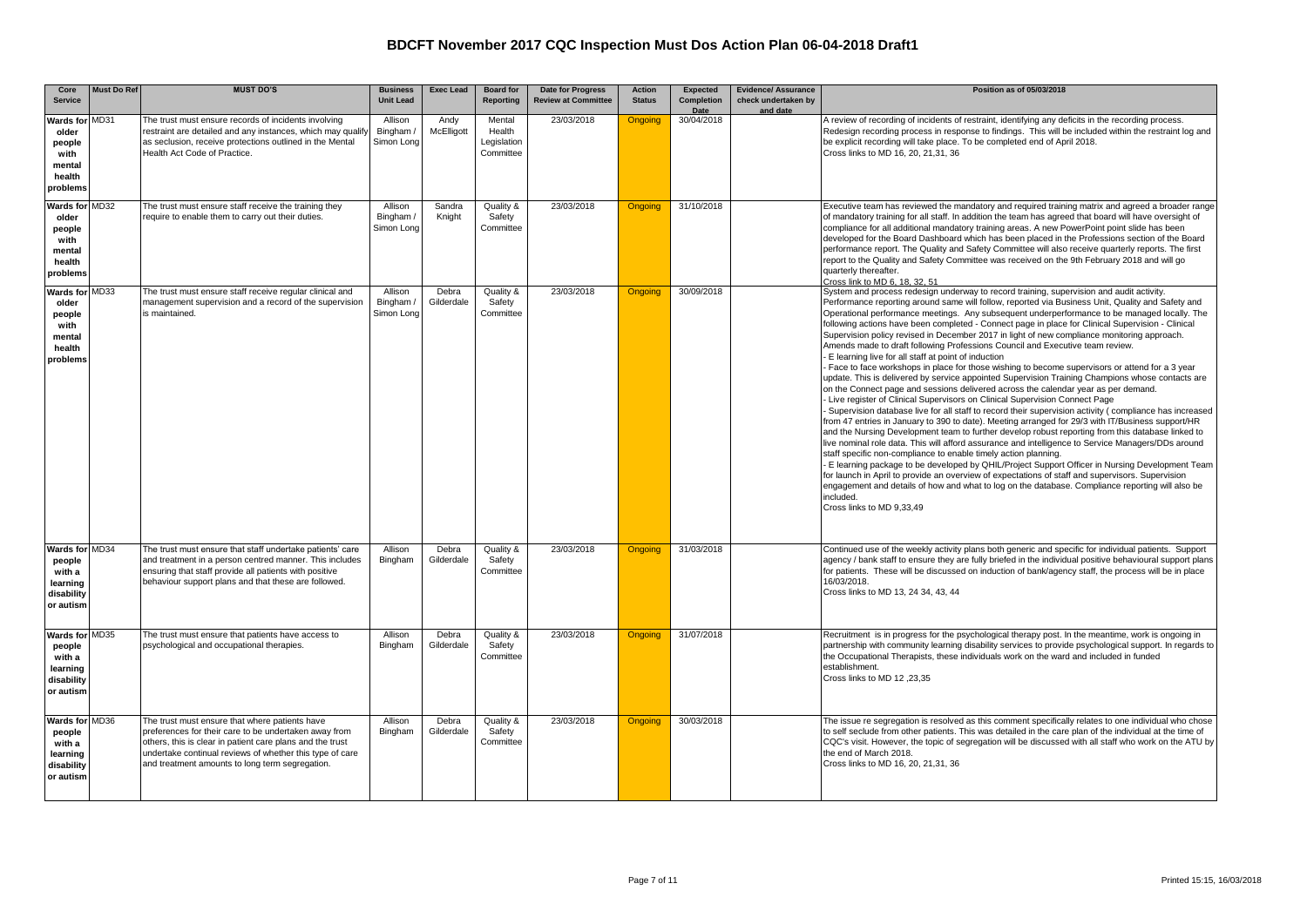| Core<br><b>Service</b>                                                    | <b>Must Do Ref</b> | <b>MUST DO'S</b>                                                                                                                                                                                                                                                                                                                                                                                                                                                                      | <b>Business</b><br><b>Unit Lead</b> | <b>Exec Lead</b>    | <b>Board for</b><br><b>Reporting</b>         | Date for Progress<br><b>Review at Committee</b> | <b>Action</b><br><b>Status</b> | <b>Expected</b><br>Completion | <b>Evidence/ Assurance</b><br>check undertaken by<br>and date | Position as of 05/03/2018                                                                                                                                                                                                                                                                                                                                                                                                                                                                                                                                                                                                                                                                                                                                                                                                                                                                                                                                                                                                                                                                                                                                                                                                                                                                                                                                                                                                                                                                                                                                                                                                                                                                                                                                                                                                                                                                                                                                                                                                                                                                                                                                                                                                                                                                                                                                                                                                                                           |
|---------------------------------------------------------------------------|--------------------|---------------------------------------------------------------------------------------------------------------------------------------------------------------------------------------------------------------------------------------------------------------------------------------------------------------------------------------------------------------------------------------------------------------------------------------------------------------------------------------|-------------------------------------|---------------------|----------------------------------------------|-------------------------------------------------|--------------------------------|-------------------------------|---------------------------------------------------------------|---------------------------------------------------------------------------------------------------------------------------------------------------------------------------------------------------------------------------------------------------------------------------------------------------------------------------------------------------------------------------------------------------------------------------------------------------------------------------------------------------------------------------------------------------------------------------------------------------------------------------------------------------------------------------------------------------------------------------------------------------------------------------------------------------------------------------------------------------------------------------------------------------------------------------------------------------------------------------------------------------------------------------------------------------------------------------------------------------------------------------------------------------------------------------------------------------------------------------------------------------------------------------------------------------------------------------------------------------------------------------------------------------------------------------------------------------------------------------------------------------------------------------------------------------------------------------------------------------------------------------------------------------------------------------------------------------------------------------------------------------------------------------------------------------------------------------------------------------------------------------------------------------------------------------------------------------------------------------------------------------------------------------------------------------------------------------------------------------------------------------------------------------------------------------------------------------------------------------------------------------------------------------------------------------------------------------------------------------------------------------------------------------------------------------------------------------------------------|
| Wards for MD37<br>people<br>with a<br>learning<br>disability<br>or autism |                    | The trust must ensure that systems and processes<br>operate effectively to enable them to assesses, monitor<br>and improve the quality and safety of the service<br>provided. This includes ensuring that audits are effective<br>and the outcomes acted on in a timely way, and ensuring<br>that there is sufficient oversight of ligature risks, training,<br>supervision and appraisal to assure themselves staff are<br>skilled, competent, and supported to complete their role. | Allison<br>Bingham                  | Debra<br>Gilderdale | Quality &<br>Safety<br>Committee             | 23/03/2018                                      | <b>Ongoing</b>                 | Date<br>30/09/2018            |                                                               | System and process redesign underway to record training, supervision and audit activity.<br>Performance reporting around same will follow, reported via Business Unit, Quality and Safety and<br>Operational performance meetings. Any subsequent underperformance to be managed locally. The<br>following actions have been completed<br>Connect page in place for Clinical Supervision<br>Clinical Supervision policy revised in December 2017 in light of new compliance monitoring<br>approach. Amends made to draft following Professions Council and executive team review - awaiting<br>upload to Clinical Policy section of Connect.<br>- E learning live for all staff at point of induction<br>- Face to face workshops in place for those wishing to become supervisors or attend for a 3 year<br>update. This is delivered by service appointed Supervision training Champions whose contacts are<br>on the Connect page and sessions delivered across the calendar year as per demand.<br>- Live register of Clinical Supervisors on Clinical Supervision Connect Page<br>Supervision database live for all staff to record their supervision activity (compliance has increased<br>from 47 entries in January to 390 to date). Meeting arranged for 29/3 with IT/Business support/HR<br>and the Nursing Development team to further develop robust reporting from this database linked to<br>live nominal role data. This will afford assurance and intelligence to Service Managers/Deputy<br>Directors around staff specific non-compliance to enable timely action planning.<br>- E learning package to be developed by QHIL/Project Support Officer in Nursing Development Team<br>for launch in April to provide an overview of expectations of staff and supervisors Supervision<br>engagement and details of how and what to log on the database. Compliance reporting will also be<br>included.<br>The action around ligature risks on the ward is complete as an assessment was conducted post CQC<br>visit. The availability of the assessment of ligature risks will be made available on the ward for staff to<br>refer to or to share when requested with regulators or others as required. All equipment has been<br>risked assessed for ligature risk and stored in locked cupboards. All patients are supervised when<br>using shower chairs and these have been added to the ligature risk assessment.<br>Cross link to MD 1, 19, 37 |
| Wards for MD38<br>people<br>with a<br>learning<br>disability<br>or autism |                    | The trust must ensure that they safeguard patients<br>against abuse and improper treatment. This includes<br>ensuring that staff report safeguarding concerns and take<br>appropriate action and that there is sufficient oversight<br>from managers and that staff record restraint<br>appropriately including reasons for the length of time the<br>patient is restrained.                                                                                                          | Allison<br>Bingham                  | Debra<br>Gilderdale | Quality &<br>Safety<br>Committee             | 23/03/2018                                      | <b>Ongoing</b>                 | 30/09/2018                    |                                                               | Training compliance rates for all wards across the units is being monitored, identifying and managing<br>any underperformance. All training compliance is being monitored within quality and safety meetings.<br>Access to safeguarding supervision is available on a monthly basis across all hospital sites from the<br>safeguarding team. Each ward has a safeguarding champion identified.<br>. Organisational safeguarding leads now receiving all incident reports that are service user to service<br>user abuse (SU-SU)<br>• Additional quide to be developed for staff to support safequarding decision making in SU-SU<br>incidents.<br>• Additional safeguarding training to be provided to all assistant and ward managers.<br>. Monthly SU-SU alleged and actual incidents report to be sent to organisational safeguarding leads<br>for themes and trends oversight.<br>. Assurance to be provided on a bi-monthly safeguarding forum chaired by the Director of Nursing<br>and Operations who will feed back to Quality and Safety Committee.<br>. Employee relations meetings to be held monthly with safeguarding and HR to review staff<br>Cross links to MD 15, 27, 29, 38                                                                                                                                                                                                                                                                                                                                                                                                                                                                                                                                                                                                                                                                                                                                                                                                                                                                                                                                                                                                                                                                                                                                                                                                                                                                       |
| Wards for MD39<br>people<br>with a<br>learning<br>disability<br>or autism |                    | The trust must ensure that staff recognise and discuss<br>when an incident may meet the trust threshold for duty of<br>candour, and apply the duty of regulation as required by<br>the regulation.                                                                                                                                                                                                                                                                                    | Allison<br>Bingham                  | Andy<br>McElligott  | Quality &<br>Safety<br>Committee             | 19/04/2018                                      | <b>Ongoing</b>                 | 31/05/2018                    |                                                               | Duty of candour will be covered in safeguarding training and also at trust induction. Central quidance<br>to be issued. Services to be asked to review all incidents of moderate harm or above with specific<br>question as to whether or not they meet the trust threshold for duty of candour. Ensure staff are<br>supported when involved in duty of candour incidents. On connect there are slides which will be<br>shared with staff and included in service manager blog. This will be included on staff notice boards<br>Cross links to MD 22, 39                                                                                                                                                                                                                                                                                                                                                                                                                                                                                                                                                                                                                                                                                                                                                                                                                                                                                                                                                                                                                                                                                                                                                                                                                                                                                                                                                                                                                                                                                                                                                                                                                                                                                                                                                                                                                                                                                                            |
| Wards for MD40<br>people<br>with a<br>learning<br>disability<br>or autism |                    | The trust must ensure that blanket restrictions are<br>reviewed and ensure that all restrictions are individually<br>risk assessed.                                                                                                                                                                                                                                                                                                                                                   | Allison<br>Bingham                  | Andy<br>McElligott  | Mental<br>Health<br>Legislation<br>Committee | 19/04/2018                                      | <b>Ongoing</b>                 | 30/06/2018                    |                                                               | Recirculate CQC quidance table to all Inpatients relating to Blanket Restrictions for their ward areas.<br>For all patients on this ward, assure that there are no restrictions in place which have not been<br>individually risk assessed. MDT practice to discuss blanket restrictions has been introduced on<br>Assessment and Treatment Unit and the process will be shared across all wards.<br>Cross links to MD 5, 30.40                                                                                                                                                                                                                                                                                                                                                                                                                                                                                                                                                                                                                                                                                                                                                                                                                                                                                                                                                                                                                                                                                                                                                                                                                                                                                                                                                                                                                                                                                                                                                                                                                                                                                                                                                                                                                                                                                                                                                                                                                                     |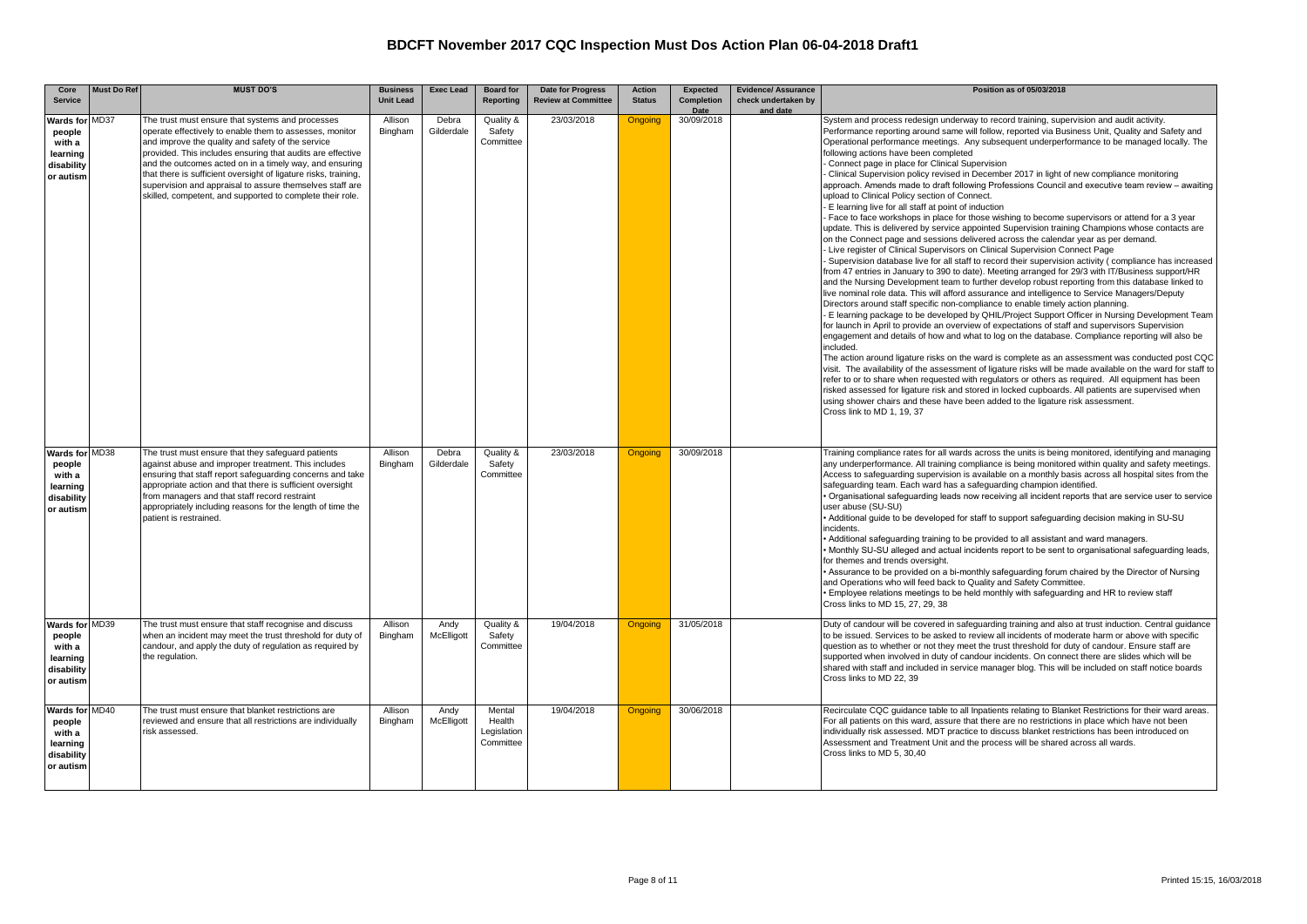| Core                                                                                           | <b>Must Do Ref</b> | <b>MUST DO'S</b>                                                                                                                                                                                        | <b>Business</b>  | <b>Exec Lead</b>    | <b>Board for</b>                             | Date for Progress          | <b>Action</b>  | Expected                  | <b>Evidence/ Assurance</b>      | Position as of 05/03/2018                                                                                                                                                                                                                                                                                                                                                                                                                                                                                                                                                                                                                                                                                                                                                                                                                                                                                                                                                                                                                                                                                                                                                                                                                                                                                                                                                                                                                                                                                                                                                                                                                                                                                                                                                                                                                                                                                                                                                                          |
|------------------------------------------------------------------------------------------------|--------------------|---------------------------------------------------------------------------------------------------------------------------------------------------------------------------------------------------------|------------------|---------------------|----------------------------------------------|----------------------------|----------------|---------------------------|---------------------------------|----------------------------------------------------------------------------------------------------------------------------------------------------------------------------------------------------------------------------------------------------------------------------------------------------------------------------------------------------------------------------------------------------------------------------------------------------------------------------------------------------------------------------------------------------------------------------------------------------------------------------------------------------------------------------------------------------------------------------------------------------------------------------------------------------------------------------------------------------------------------------------------------------------------------------------------------------------------------------------------------------------------------------------------------------------------------------------------------------------------------------------------------------------------------------------------------------------------------------------------------------------------------------------------------------------------------------------------------------------------------------------------------------------------------------------------------------------------------------------------------------------------------------------------------------------------------------------------------------------------------------------------------------------------------------------------------------------------------------------------------------------------------------------------------------------------------------------------------------------------------------------------------------------------------------------------------------------------------------------------------------|
| <b>Service</b>                                                                                 |                    |                                                                                                                                                                                                         | <b>Unit Lead</b> |                     | Reporting                                    | <b>Review at Committee</b> | <b>Status</b>  | <b>Completion</b><br>Date | check undertaken by<br>and date |                                                                                                                                                                                                                                                                                                                                                                                                                                                                                                                                                                                                                                                                                                                                                                                                                                                                                                                                                                                                                                                                                                                                                                                                                                                                                                                                                                                                                                                                                                                                                                                                                                                                                                                                                                                                                                                                                                                                                                                                    |
| Communi MD41<br>ty-based<br>mental<br>health<br>services<br>for adults<br>of<br>working        |                    | The trust must ensure that all premises used to treat<br>patients have up-to-date health and safety risk<br>assessments in place including fire risk assessments.                                       | Andrew<br>Morris | Liz<br>Romaniak     | Quality &<br>Safety<br>Committee             | 23/03/2018                 | <b>Ongoing</b> | 31/03/2018                |                                 | Work is ongoing to consolidate all environmental assessments. This will be actioned during March-18<br>targeting completion by 31st March-18.<br>A Ligature Assessment Group has also been established and which is meeting fortnightly to ensure<br>ligature assessments take place as per the Ligature Assessment Plan (Tracker), on an annual basis)<br>and that assessment actions are delegated to Clinical and Estates leads appropriately. The Ligature<br>Assessment Group will also monitor completion of actions from ligature assessments and escalate to<br>HSG and QSC in the event of significant exceptions.<br>Cross links to MD14, 41, 47, 48                                                                                                                                                                                                                                                                                                                                                                                                                                                                                                                                                                                                                                                                                                                                                                                                                                                                                                                                                                                                                                                                                                                                                                                                                                                                                                                                     |
| Communi MD42<br>ty-based<br>mental<br>health<br>services<br>for adults<br>of<br>working        |                    | The trust must ensure that medication being prescribed<br>for patients is reviewed in line with the relevant trust<br>policy.                                                                           | Simon Long       | Andv<br>McElligott  | Quality &<br>Safety<br>Committee             | 23/03/2018                 | <b>Ongoing</b> | 30/04/2018                |                                 | This specifically relates to depot prescriptions. All depot prescriptions have been updated<br>The medicines audit that is currently in place within Community Mental Health Teams, on a monthly<br>basis, now includes a review of depot prescriptions. This is monitored quarterly on the Community<br>Mental Health Team quality and safety meeting agenda. Team leaders will be required to present their<br>completed audits at this meeting. Minutes of quality and safety meetings will be the audit trail that<br>provides assurance to the business unit Quality and Safety Meeting<br>Cross links to none                                                                                                                                                                                                                                                                                                                                                                                                                                                                                                                                                                                                                                                                                                                                                                                                                                                                                                                                                                                                                                                                                                                                                                                                                                                                                                                                                                                |
| Communi MD43<br>ty-based<br>mental<br>health<br>services<br>for adults<br>of<br>working        |                    | The trust must ensure that staff complete and update<br>regular assessments of need, risk assessments and crisis<br>plans for all patients in line with trust policy.                                   | Simon Lona       | Debra<br>Gilderdale | Mental<br>Health<br>Legislation<br>Committee | 19/04/2018                 | <b>Ongoing</b> | 30/05/2018                |                                 | Informatics to run reports to assist Team Leaders and Care Co-ordinators to identify any out of date<br>assessments. Weekly performance meetings to be held to focus on individual action plans and<br>progress towards the 100% target. Any issues can be addressed in a timely fashion with either<br>individuals or processes. Reports run weekly and support offered by senior managers. To complete<br>by end of May 2018<br>Cross links to MD 13, 24 34, 43, 44                                                                                                                                                                                                                                                                                                                                                                                                                                                                                                                                                                                                                                                                                                                                                                                                                                                                                                                                                                                                                                                                                                                                                                                                                                                                                                                                                                                                                                                                                                                              |
| Communi<br>ty-based<br>mental<br>health<br>services<br>for adults<br>of<br>working             | <b>MD44</b>        | The trust must ensure that all patients have an up-to-date<br>personalised care plan and discharge plan.                                                                                                | Simon Long       | Debra<br>Gilderdale | Mental<br>Health<br>Legislation<br>Committee | 19/04/2018                 | <b>Ongoing</b> | 30/05/2018                |                                 | Informatics to run reports to assist Team Leaders and Care Co-ordinators to identify any out of date<br>assessments. Weekly performance meetings to be held to focus on individual action plans and<br>progress towards the 100% target. Any issues can be addressed in a timely fashion with either<br>individuals or processes. Reports run weekly and support offered by senior managers. To complete<br>by end of May 2018<br>Cross links to MD 13, 24 34, 43, 44                                                                                                                                                                                                                                                                                                                                                                                                                                                                                                                                                                                                                                                                                                                                                                                                                                                                                                                                                                                                                                                                                                                                                                                                                                                                                                                                                                                                                                                                                                                              |
| Communi MD45<br>ty-based<br>mental<br>health<br>services<br>for adults<br>of<br>working<br>age |                    | The trust must ensure that systems are in place and<br>operating effectively to ensure required training and<br>supervision is completed, and that audits are effective to<br>ensure patients are safe. | Simon Lona       | Debra<br>Gilderdale | Quality &<br>Safety<br>Committee             | 23/03/2018                 | <b>Ongoing</b> | 30/09/2018                |                                 | System and process redesign underway to record training, supervision and audit activity.<br>Performance reporting around same will follow, reported via Business Unit, Quality and Safety and<br>Operational performance meetings. Any subsequent underperformance to be managed locally. The<br>following actions have been completed - Connect page in place for Clinical Supervision - Clinical<br>Supervision policy revised in December 2017 in light of new compliance monitoring approach.<br>Amends made to draft following Professions Council and Executive team review - awaiting upload to<br>Clinical Policy section of Connect.<br>- E learning live for all staff at point of induction<br>- Face to face workshops in place for those wishing to become supervisors or attend for a 3 year<br>update. This is delivered by service appointed Supervision training Champions whose contacts are<br>on the Connect page and sessions delivered across the calendar year as per demand.<br>- Live register of Clinical Supervisors on Clinical Supervision Connect Page<br>Supervision database live for all staff to record their supervision activity (compliance has increased<br>from 47 entries in January to 390 to date). Meeting arranged for 29/3 with IT/Business support/HR<br>and the Nursing Development team to further develop robust reporting from this database linked to<br>live nominal role data. This will afford assurance and intelligence to Service Managers/DDs around<br>staff specific non-compliance to enable timely action planning.<br>- E learning package to be developed by QHIL/Project Support Officer in Nursing Development Team<br>for launch in April to provide an overview of expectations of staff and supervisors Supervision<br>engagement and details of how and what to log on the database. Compliance reporting will also be<br>included.<br>See MD51 detailing actions for required training.<br>Cross links with MD 17,28,46, 50 |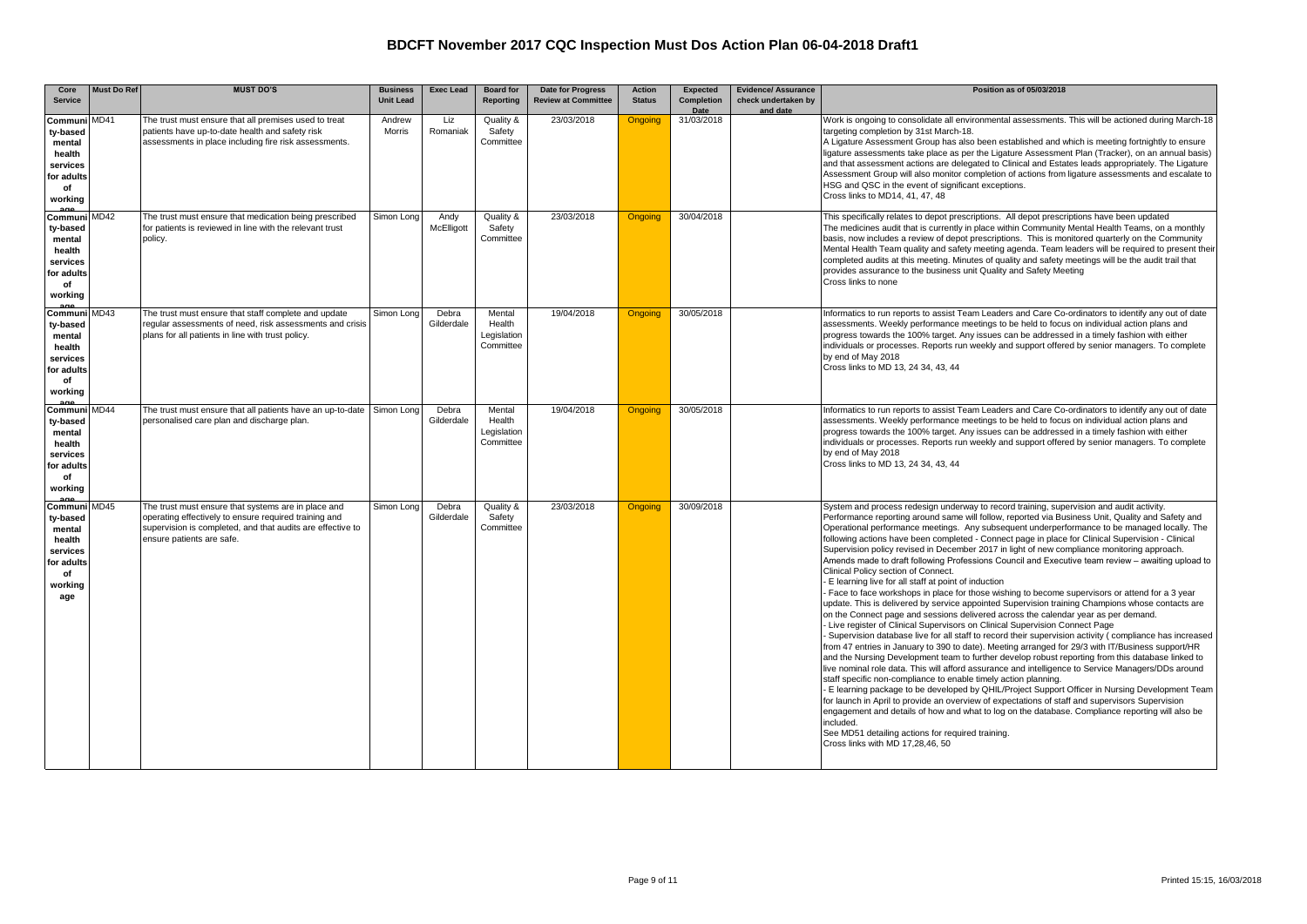| Core<br><b>Service</b>                                                                          | <b>Must Do Ref</b> | <b>MUST DO'S</b>                                                                                                                                                                                        | <b>Business</b><br><b>Unit Lead</b> | <b>Exec Lead</b>    | <b>Board for</b><br>Reporting    | <b>Date for Progress</b><br><b>Review at Committee</b> | <b>Action</b><br><b>Status</b> | <b>Expected</b><br><b>Completion</b> | <b>Evidence/ Assurance</b><br>check undertaken by                                                                                                                                   | Position as of 05/03/2018                                                                                                                                                                                                                                                                                                                                                                                                                                                                                                                                                                                                                                                                                                                                                                                                                                                                                                                                                                                                                                                                                                                                                                                                                                                                                                                                                                                                                                                                                                                                                                                                                                                                                                                                                                                                                                                                                                                                                                        |
|-------------------------------------------------------------------------------------------------|--------------------|---------------------------------------------------------------------------------------------------------------------------------------------------------------------------------------------------------|-------------------------------------|---------------------|----------------------------------|--------------------------------------------------------|--------------------------------|--------------------------------------|-------------------------------------------------------------------------------------------------------------------------------------------------------------------------------------|--------------------------------------------------------------------------------------------------------------------------------------------------------------------------------------------------------------------------------------------------------------------------------------------------------------------------------------------------------------------------------------------------------------------------------------------------------------------------------------------------------------------------------------------------------------------------------------------------------------------------------------------------------------------------------------------------------------------------------------------------------------------------------------------------------------------------------------------------------------------------------------------------------------------------------------------------------------------------------------------------------------------------------------------------------------------------------------------------------------------------------------------------------------------------------------------------------------------------------------------------------------------------------------------------------------------------------------------------------------------------------------------------------------------------------------------------------------------------------------------------------------------------------------------------------------------------------------------------------------------------------------------------------------------------------------------------------------------------------------------------------------------------------------------------------------------------------------------------------------------------------------------------------------------------------------------------------------------------------------------------|
|                                                                                                 |                    |                                                                                                                                                                                                         |                                     |                     |                                  |                                                        |                                | Date                                 | and date                                                                                                                                                                            |                                                                                                                                                                                                                                                                                                                                                                                                                                                                                                                                                                                                                                                                                                                                                                                                                                                                                                                                                                                                                                                                                                                                                                                                                                                                                                                                                                                                                                                                                                                                                                                                                                                                                                                                                                                                                                                                                                                                                                                                  |
| <b>Mental</b><br>health<br>crisis<br>services<br>and<br>health-<br>based<br>places of<br>safety | <b>MD46</b>        | The trust must ensure that systems are in place and<br>operating effectively to ensure required training and<br>supervision is completed, and that audits are effective to<br>ensure patients are safe. | Simon Long                          | Debra<br>Gilderdale | Quality &<br>Safetv<br>Committee | 23/03/2018                                             | <b>Ongoing</b>                 | 30/09/2018                           |                                                                                                                                                                                     | System and process redesign underway to record training, supervision and audit activity.<br>Performance reporting around same will follow, reported via Business Unit, Quality and Safety and<br>Operational performance meetings. Any subsequent underperformance to be managed locally. The<br>following actions have been completed - Connect page in place for Clinical Supervision - Clinical<br>Supervision policy revised in December 2017 in light of new compliance monitoring approach.<br>Amends made to draft following Professions Council and Executive team review - awaiting upload to<br>Clinical Policy section of Connect.<br>- E learning live for all staff at point of induction<br>Face to face workshops in place for those wishing to become supervisors or attend for a 3 year<br>update. This is delivered by service appointed Supervision training Champions whose contacts are<br>on the Connect page and sessions delivered across the calendar year as per demand.<br>- Live register of Clinical Supervisors on Clinical Supervision Connect Page<br>Supervision database live for all staff to record their supervision activity (compliance has increased<br>from 47 entries in January to 390 to date). Meeting arranged for 29/3 with IT/Business support/HR<br>and the Nursing Development team to further develop robust reporting from this database linked to<br>live nominal role data. This will afford assurance and intelligence to Service Managers/DDs around<br>staff specific non-compliance to enable timely action planning.<br>- E learning package to be developed by QHIL/Project Support Officer in Nursing Development Team<br>for launch in April to provide an overview of expectations of staff and supervisors Supervision<br>engagement and details of how and what to log on the database. Compliance reporting will also be<br>included.<br>See MD51 detailing actions for required training.<br>Cross links with MD 17,28,46, 50 |
| <b>Mental</b><br>health<br>crisis<br>services<br>and<br>health-<br>based<br>places of<br>safety | MD47               | The trust must ensure that the corridor windows leading to<br>the health based place of safety at Lynfield Mount<br>Hospital do not compromise patients' privacy and dignity.                           | Andrew<br>Morris                    | Liz<br>Romaniak     | Quality &<br>Safety<br>Committee | 23/03/2018                                             | Completed                      | 31/10/2017                           | Andrew Armitage,<br>Project & Compliance<br>Manager, assured<br>completion by<br>walkabout<br>To be reviewed and<br>signed off by<br>Executive<br>Management Team<br>on 27/03/2018. | Works completed in Oct-17 while the CQC were present.<br>Cross links to MD14, 41, 47, 48                                                                                                                                                                                                                                                                                                                                                                                                                                                                                                                                                                                                                                                                                                                                                                                                                                                                                                                                                                                                                                                                                                                                                                                                                                                                                                                                                                                                                                                                                                                                                                                                                                                                                                                                                                                                                                                                                                         |
| Mental MD48<br>health<br>crisis<br>services<br>and<br>health-<br>based<br>places of<br>safety   |                    | The trust must ensure that the mirrors in the health based<br>place of safety in the Airedale Centre for Mental Health do<br>not pose a risk to patient safety.                                         | Andrew<br>Morris                    | Liz<br>Romaniak     | Quality &<br>Safety<br>Committee | 23/03/2018                                             | Completed                      | 31/10/2017                           | Andrew Armitage,<br>Project & Compliance<br>Manager, assured<br>completion by<br>walkabout<br>To be reviewed and<br>signed off by<br>Executive<br>Management Team<br>on 27/03/2018. | Works completed in Oct-17 while the CQC were present.<br>Cross links to MD14, 41, 47, 48                                                                                                                                                                                                                                                                                                                                                                                                                                                                                                                                                                                                                                                                                                                                                                                                                                                                                                                                                                                                                                                                                                                                                                                                                                                                                                                                                                                                                                                                                                                                                                                                                                                                                                                                                                                                                                                                                                         |